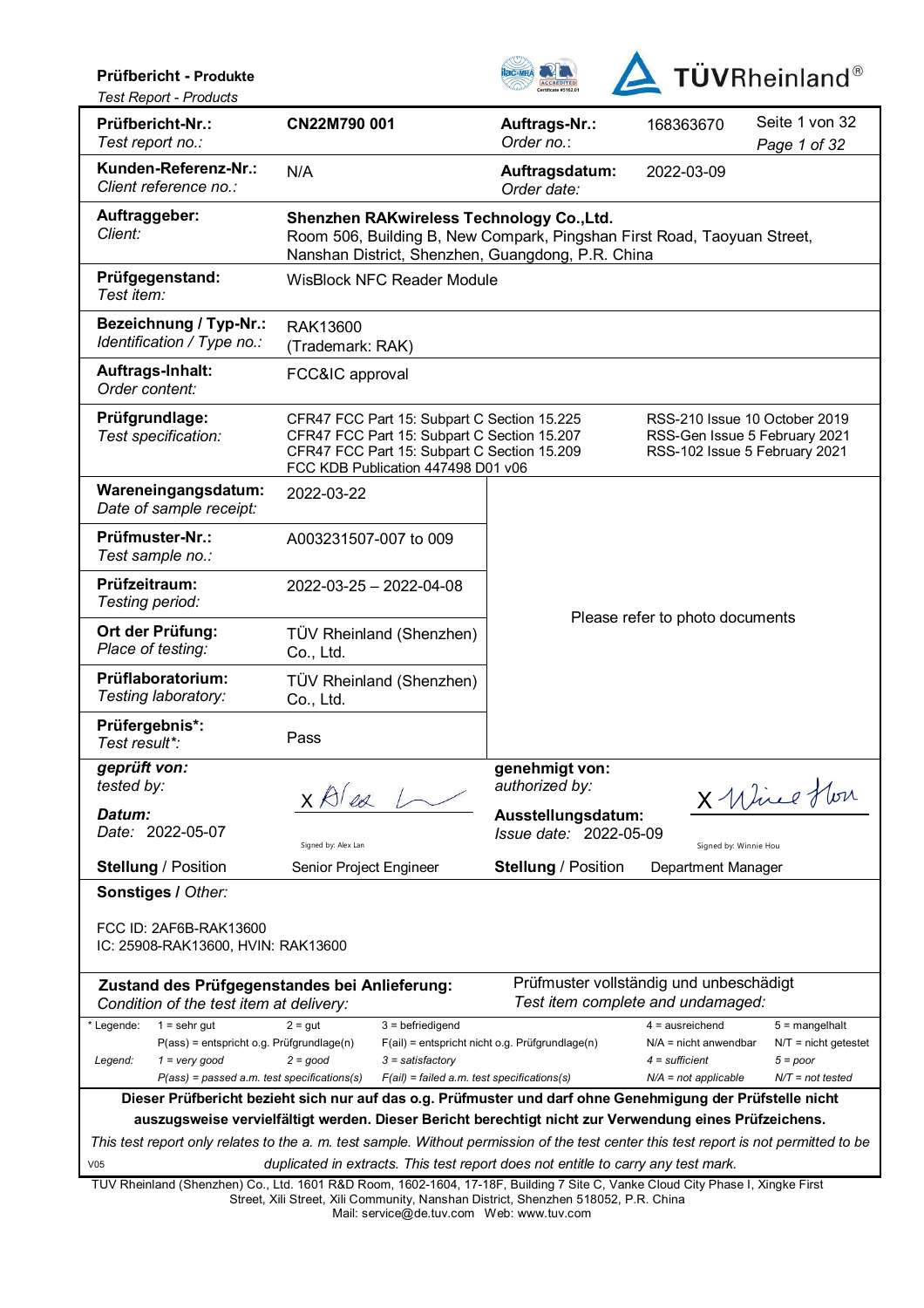

*Page 2 of 32*

**Produkte** *Products*

# **Prüfbericht - Nr.: CN22M790 001** Seite 2 von 32 *Test Report No. Test Summary*

- **5.1.1 ANTENNA REQUIREMENT** *RESULT: Pass*
- **5.1.2 EMISSION WITHIN BAND** *RESULT: Pass*
- **5.1.3 SPURIOUS EMISSION OUTSIDE BAND** *RESULT: Pass*
- **5.1.4 FREQUENCY TOLERANCE OF CARRIER SIGNAL** *RESULT: Pass*
- **5.1.5 99% BANDWIDTH** *RESULT: Pass*
- **5.1.6 20DB BANDWIDTH** *RESULT: Pass*
- **5.1.7 CONDUCTED EMISSIONS** *RESULT: Pass*
- **6.1.1 ELECTROMAGNETIC FIELDS** *RESULT: Pass*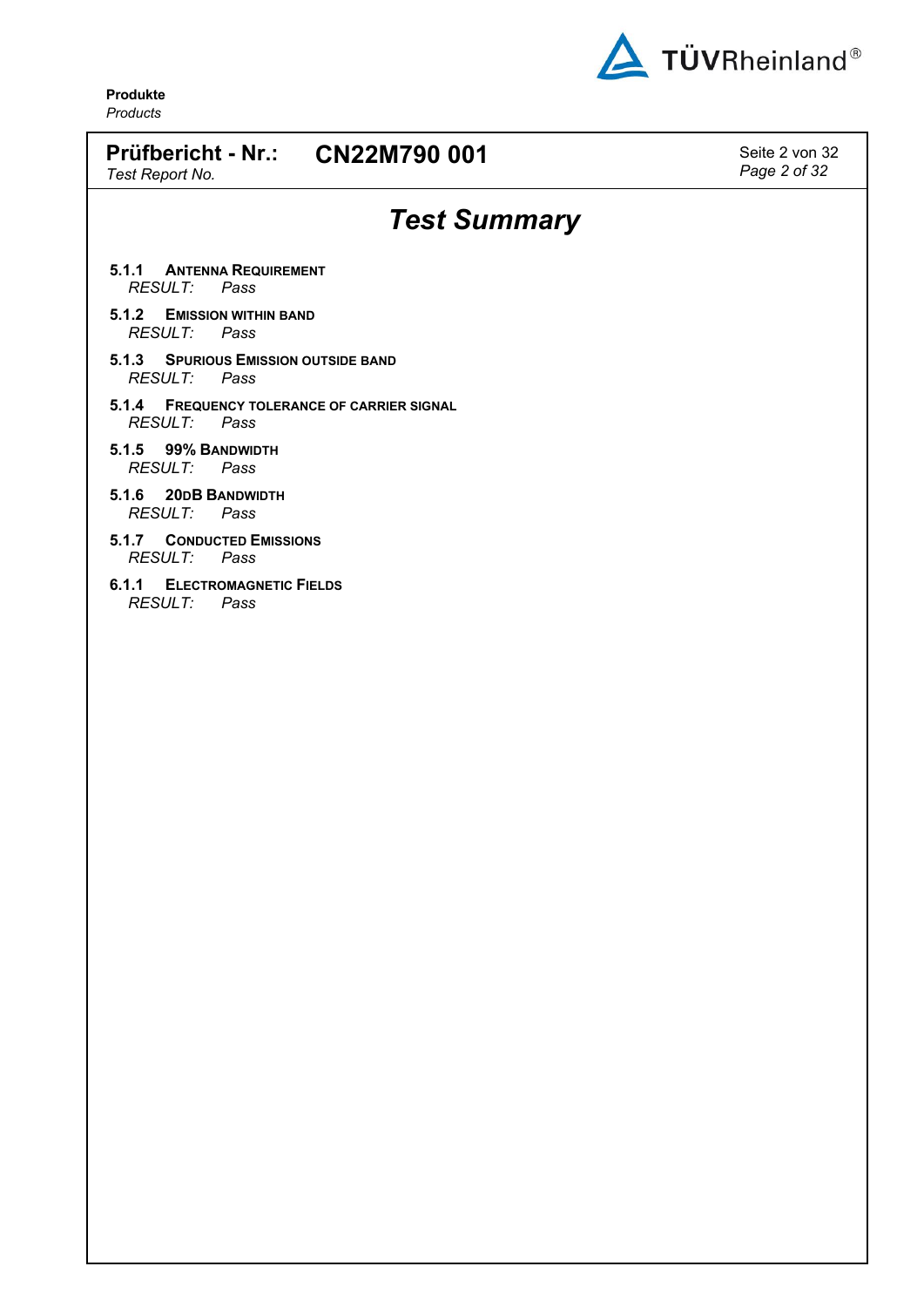

# Prüfbericht - Nr.: CN22M790 001

Seite 3 von 32 Page 3 of 32

## Test Report No.

# **Contents**

| 1              |  |
|----------------|--|
| 1.1            |  |
| $\overline{2}$ |  |
| 2.1            |  |
| 2.2            |  |
| 2.3            |  |
| 2.4            |  |
| 2.5            |  |
| 2.6            |  |
| 2.7            |  |
| $\mathbf{3}$   |  |
| 3.1            |  |
| 3.2            |  |
| 3.3            |  |
| 3.4            |  |
| 3.5            |  |
| 4              |  |
| 4.1            |  |
| 4.2            |  |
| 4.3            |  |
| 4.4            |  |
| 4.5            |  |
| 5              |  |
| 5.1            |  |
| 5.1.1          |  |
| 5.1.2          |  |
| 5.1.3          |  |
| 5.1.4<br>5.1.5 |  |
| 5.1.6          |  |
| 5.1.7          |  |
| 6              |  |
| 6.1            |  |
|                |  |
| 7              |  |
| 8              |  |
| 9              |  |
|                |  |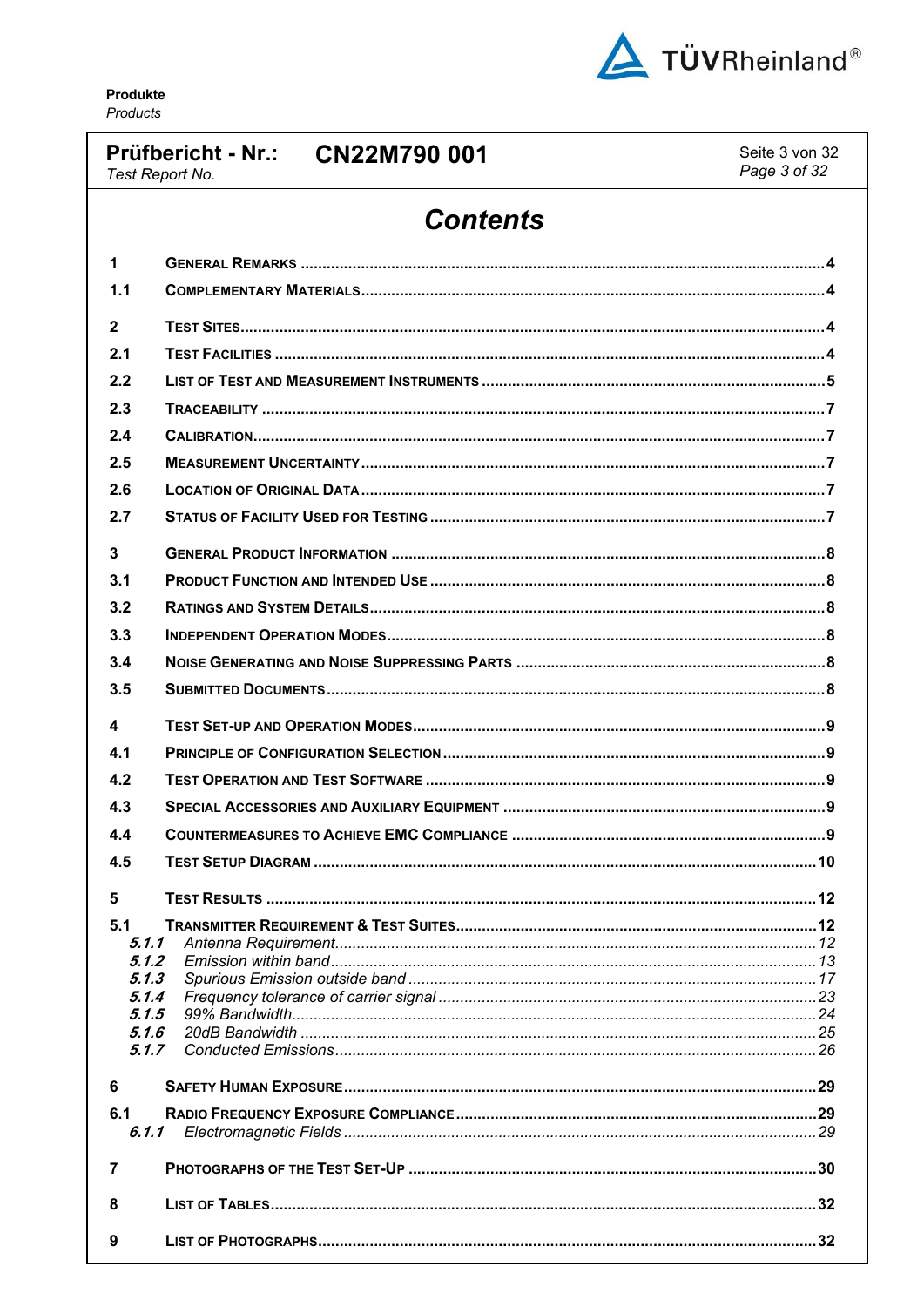

*Test Report No.*

**Prüfbericht - Nr.: CN22M790 001** Seite 4 von 32

*Page 4 of 32*

# <span id="page-3-0"></span>**1 General Remarks**

## <span id="page-3-1"></span>**1.1 Complementary Materials**

None

# <span id="page-3-2"></span>**2 Test Sites**

# <span id="page-3-3"></span>**2.1 Test Facilities**

### **TÜV Rheinland (Shenzhen) Co., Ltd.**

<span id="page-3-4"></span>No. 362 Huanguan Road Middle, Longhua District, Shenzhen 518110, People's Republic of China

FCC Registration No.: 694916

IC Registration No.: 25069, CAB identifier: CN0078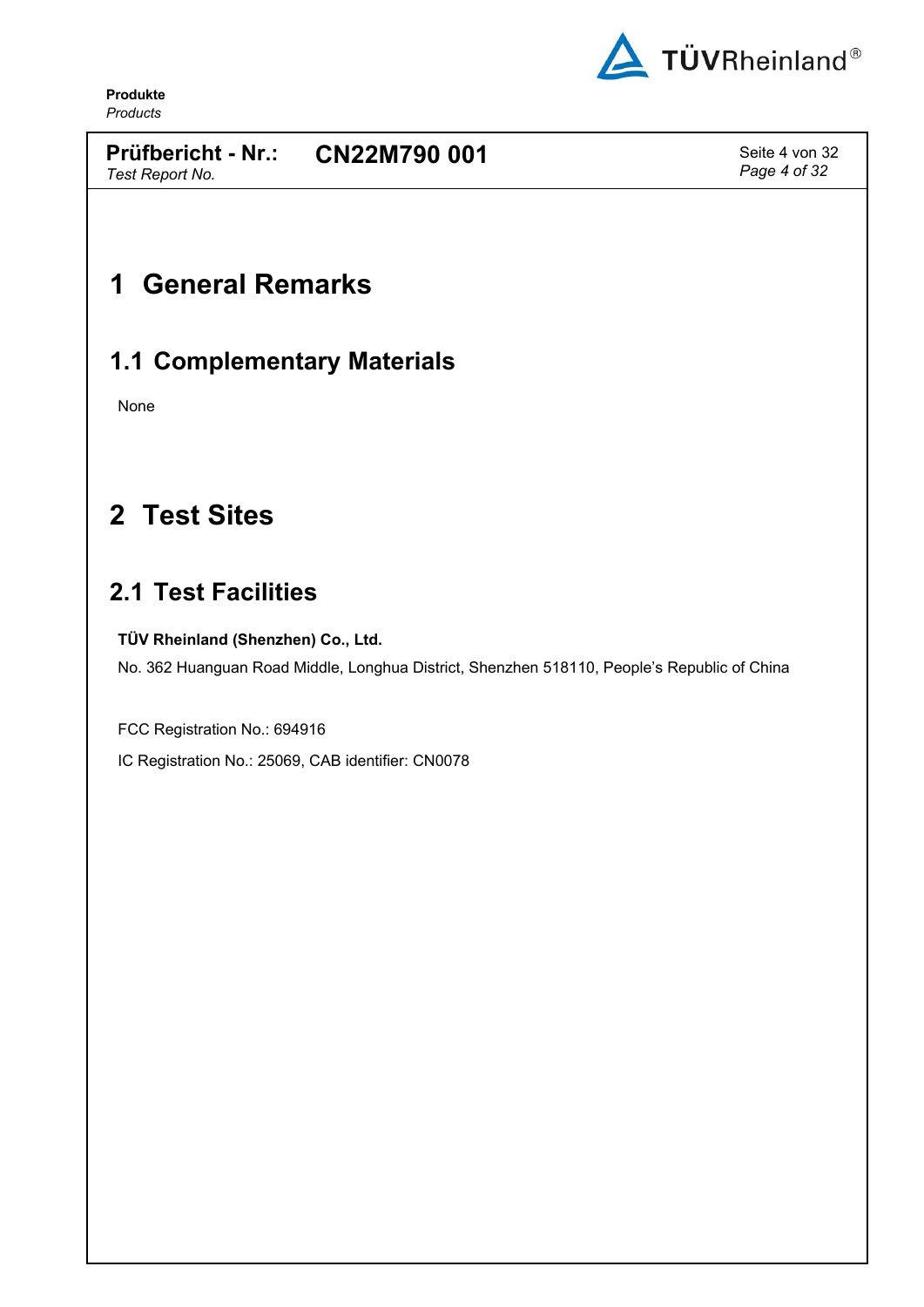

### **Prüfbericht - Nr.: CN22M790 001** Seite 5 von 32 *Test Report No.*

*Page 5 of 32*

# <span id="page-4-0"></span>**2.2 List of Test and Measurement Instruments**

### <span id="page-4-1"></span>**Table 1: List of Test and Measurement Equipment**

| <b>Radio Spectrum Testing</b>                          |                                                      |                                 |              |                            |  |  |  |  |
|--------------------------------------------------------|------------------------------------------------------|---------------------------------|--------------|----------------------------|--|--|--|--|
| <b>Description</b>                                     | <b>Manufacturer</b>                                  | <b>Model</b>                    | Serial No.   | <b>Calibrated</b><br>until |  |  |  |  |
| <b>Wireless Connectivity</b><br><b>Tester</b>          | <b>R&amp;S</b>                                       | <b>CMW270</b>                   | 101375       | 09.08.2022                 |  |  |  |  |
| Signal Analyzer                                        | <b>R&amp;S</b>                                       | <b>FSV 40</b>                   | 101441       | 09.08.2022                 |  |  |  |  |
| Vector Signal<br>Generator                             | <b>R&amp;S</b>                                       | SMBV100A                        | 263301       | 09.08.2022                 |  |  |  |  |
| <b>Signal Generator</b>                                | <b>R&amp;S</b>                                       | <b>SMB100A</b>                  | 115186       | 09.08.2022                 |  |  |  |  |
| <b>OSP</b>                                             | <b>R&amp;S</b>                                       | <b>OSP 150</b>                  | 101017       | 02.12.2022                 |  |  |  |  |
| Control PC                                             | <b>DELL</b>                                          | FTJZ9P2<br>OptiPlex 7050        |              | N/A                        |  |  |  |  |
| <b>Test Software</b>                                   | <b>WMS32</b><br><b>R&amp;S</b><br>N/A<br>(V11.00.00) |                                 | N/A          |                            |  |  |  |  |
| <b>Power Meter</b>                                     | <b>R&amp;S</b>                                       | NRP <sub>2</sub>                | 107105       | 02.12.2022                 |  |  |  |  |
| Power Sensor                                           | <b>R&amp;S</b>                                       | NRP-Z81                         | 105677       | 09.08.2022                 |  |  |  |  |
| Humid & Temp<br>Programmable Tester                    | <b>BOST</b>                                          | NTH090-60<br>19040801           |              | 02.04.2023                 |  |  |  |  |
| Shielding Room 8#                                      | Albatross                                            | SR <sub>8</sub><br>APC17151-SR8 |              | 22.06.2024                 |  |  |  |  |
| <b>Unwanted Emission Testing</b>                       |                                                      |                                 |              |                            |  |  |  |  |
| <b>Description</b>                                     | <b>Manufacturer</b>                                  | <b>Model</b>                    | Serial No.   | <b>Calibrated</b><br>until |  |  |  |  |
| <b>EMI Test Receiver</b>                               | <b>R&amp;S</b>                                       | ESR <sub>7</sub>                | 102021       | 10.08.2022                 |  |  |  |  |
| Signal Analyzer                                        | <b>R&amp;S</b>                                       | <b>FSV 40</b>                   | 101439       | 09.08.2022                 |  |  |  |  |
| <b>System Controller</b><br>Interface                  | <b>R&amp;S</b>                                       | <b>SCI-100</b>                  | S10010038    | N/A                        |  |  |  |  |
| Filterbank                                             | <b>R&amp;S</b>                                       | Wlan                            | 100759       | 09.08.2022                 |  |  |  |  |
| <b>OSP</b>                                             | <b>R&amp;S</b>                                       | <b>OSP 120</b>                  | 102040       | N/A                        |  |  |  |  |
| Pre-amplifier                                          | R&S                                                  | SCU08F1                         | 08320031     | 09.08.2022                 |  |  |  |  |
| Amplifier                                              | <b>R&amp;S</b>                                       | SCU-18F                         | 180070       | 09.08.2022                 |  |  |  |  |
| Amplifier                                              | <b>R&amp;S</b>                                       | SCU40A                          | 100475       | 09.08.2022                 |  |  |  |  |
| <b>Trilog Broadband</b><br>Antenna<br>(30 MHz - 7 GHz) | Schwarzbeck                                          | <b>VULB 9162</b>                | 193          | 08.08.2022                 |  |  |  |  |
| Double-Ridged<br>Antenna (1 - 18 GHz)                  | ETS-LINDGREN                                         | 3117                            | 00218717     | 08.08.2022                 |  |  |  |  |
| <b>Wideband Ridged</b><br>Horn Antenna (18-40<br>GHz)  | <b>Steatite</b>                                      | QMS-00880                       | 19067        | 08.08.2022                 |  |  |  |  |
| Active Loop Antenna                                    | Schwarzbeck                                          | <b>FMZB 1513</b>                | 302          | 13.09.2022                 |  |  |  |  |
| <b>Test software</b>                                   | <b>R&amp;S</b>                                       | EMC32<br>(V10.60.10)            | N/A          | N/A                        |  |  |  |  |
| Control PC                                             | Dell                                                 | OptiPlex 7050                   | 36NV9P2      | N/A                        |  |  |  |  |
| 3m Semi-Anechoic<br>Chamber                            | Albatross                                            | SAC-3m                          | APC17151-SAC | 22.06.2024                 |  |  |  |  |
| <b>Conducted Emissions</b>                             |                                                      |                                 |              |                            |  |  |  |  |
| <b>Description</b>                                     | <b>Manufacturer</b>                                  | <b>Model</b>                    | Serial No.   | <b>Calibrated</b>          |  |  |  |  |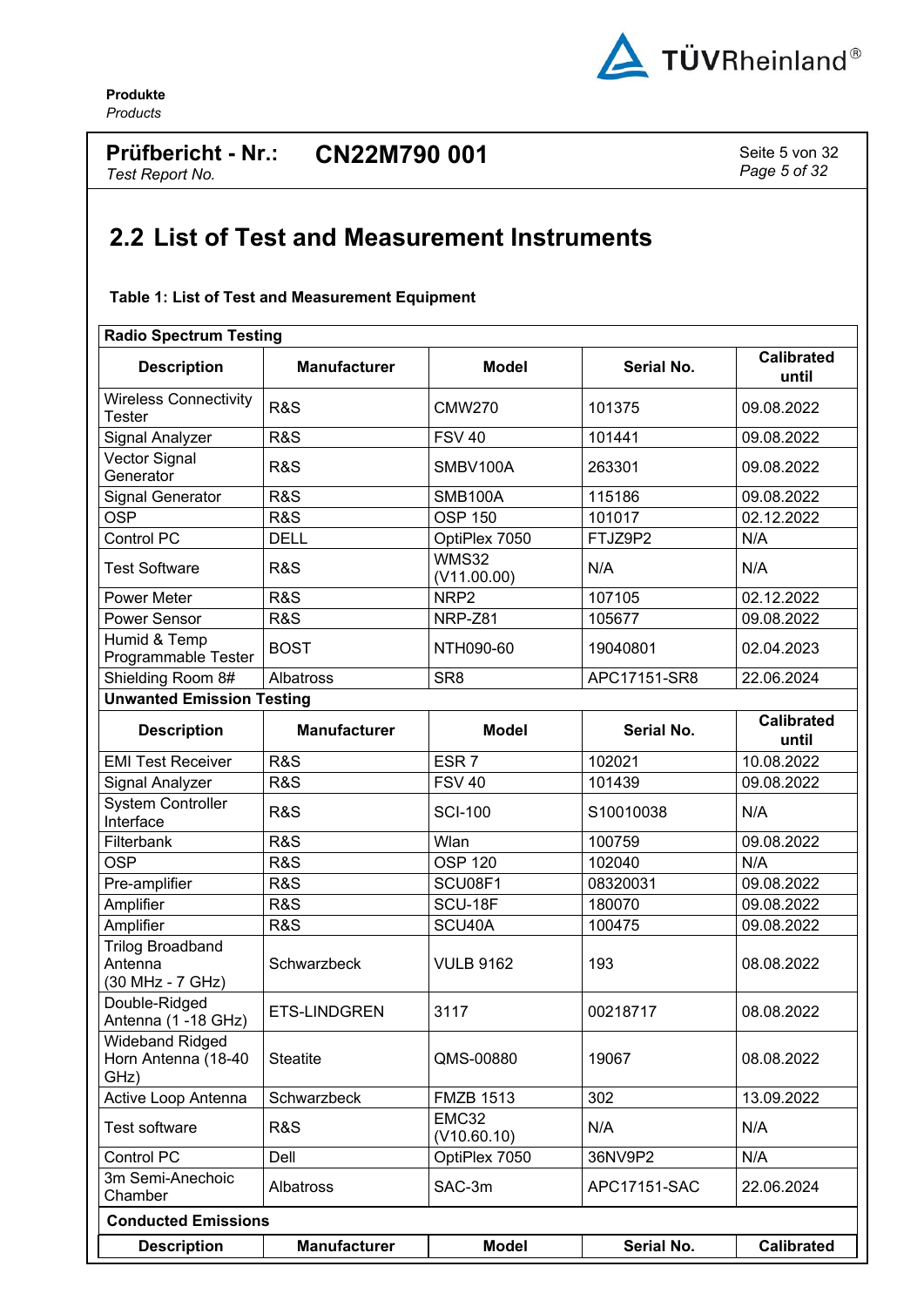

### **Prüfbericht - Nr.: CN22M790 001** Seite 6 von 32 *Test Report No. Page 6 of 32* **until** EMI Test Receiver | R&S | ESR3 | 102428 | 10.08.2022 Artificial Mains Artificial Maris | R&S | ENV216 | 102333 | 10.08.2022 EMC32 test software  $\begin{array}{c} \begin{array}{c} \text{RAS} \\ \text{RAS} \end{array} \end{array}$  $EMC32(Ver.10.50.0$   $N/A$   $N/A$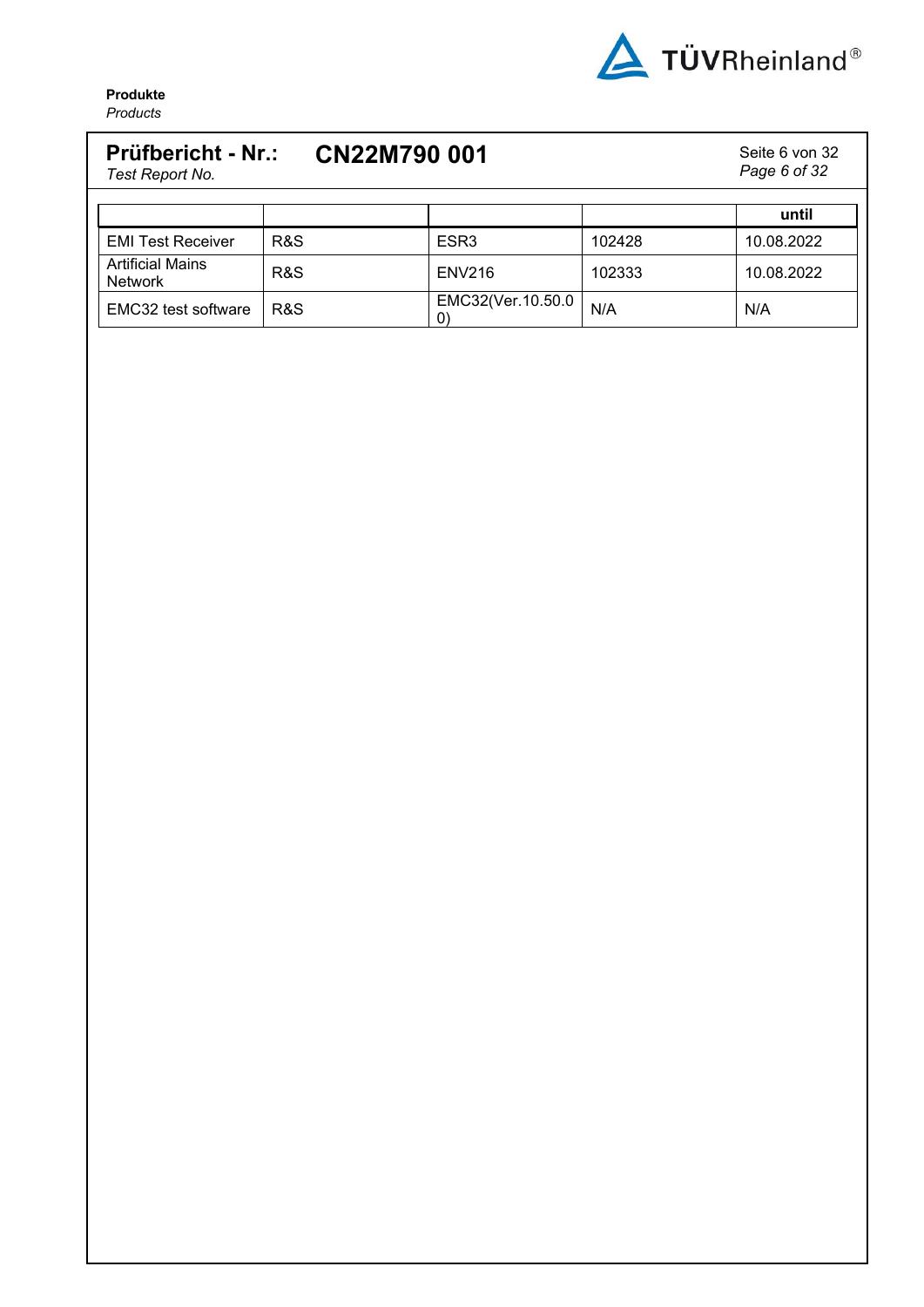

*Page 7 of 32*

**Produkte** *Products*

#### **Prüfbericht - Nr.: CN22M790 001** Seite 7 von 32

*Test Report No.*

## <span id="page-6-0"></span>**2.3 Traceability**

All measurement equipment calibrations are traceable to NIM (National Institute of Metrology) or where calibration is performed in other countries, to equivalent nationally recognized standards organizations.

# <span id="page-6-1"></span>**2.4 Calibration**

Equipment requiring calibration is calibrated periodically by the manufacturer or according to manufacturer's specifications. Additionally all equipment is verified for proper performance on a regular basics using in house standards or comparisons.

## <span id="page-6-2"></span>**2.5 Measurement Uncertainty**

The estimated combined standard uncertainty for radiated emissions and conducted emissions measurements as below table

| <b>Test</b>                          | <b>Parameters</b>                                       | <b>Expanded</b><br>uncertainty $(U_{lab})$ | <b>Expanded</b><br>uncertainty $(U_{\text{cisor}})$ |
|--------------------------------------|---------------------------------------------------------|--------------------------------------------|-----------------------------------------------------|
| <b>Conducted Emission</b>            | Level accuracy<br>(9kHz to 150kHz)<br>(150kHz to 30MHz) | $\pm$ 3.70 dB<br>$\pm$ 3.30 dB             | $\pm$ 3.8 dB<br>$\pm$ 3.4 dB                        |
| <b>Radiated Emission</b><br>(3m SAC) | Level accuracy<br>(30MHz to 1000MHz)                    | $\pm$ 4.52 dB                              | $\pm$ 6.3 dB                                        |
|                                      | Level accuracy<br>(above 1000MHz)                       | $\pm$ 4.37 dB                              | N/A                                                 |

# <span id="page-6-3"></span>**2.6 Location of Original Data**

The original copies of all test data taken during actual testing were in this report and delivered to the applicant. A copy has been retained in the TÜV Rheinland (Shenzhen) file for certification follow-up purposes.

# <span id="page-6-4"></span>**2.7 Status of Facility Used for Testing**

The TÜV Rheinland (Shenzhen) Co., Ltd.Test facility located at No. 362 [Huanguan](#page-3-4) Road Middle, Longhua District, [Shenzhen](#page-3-4) 518110, People's Republic of China is listed on the US Federal Communications Commission list of facilities approved to perform measurements.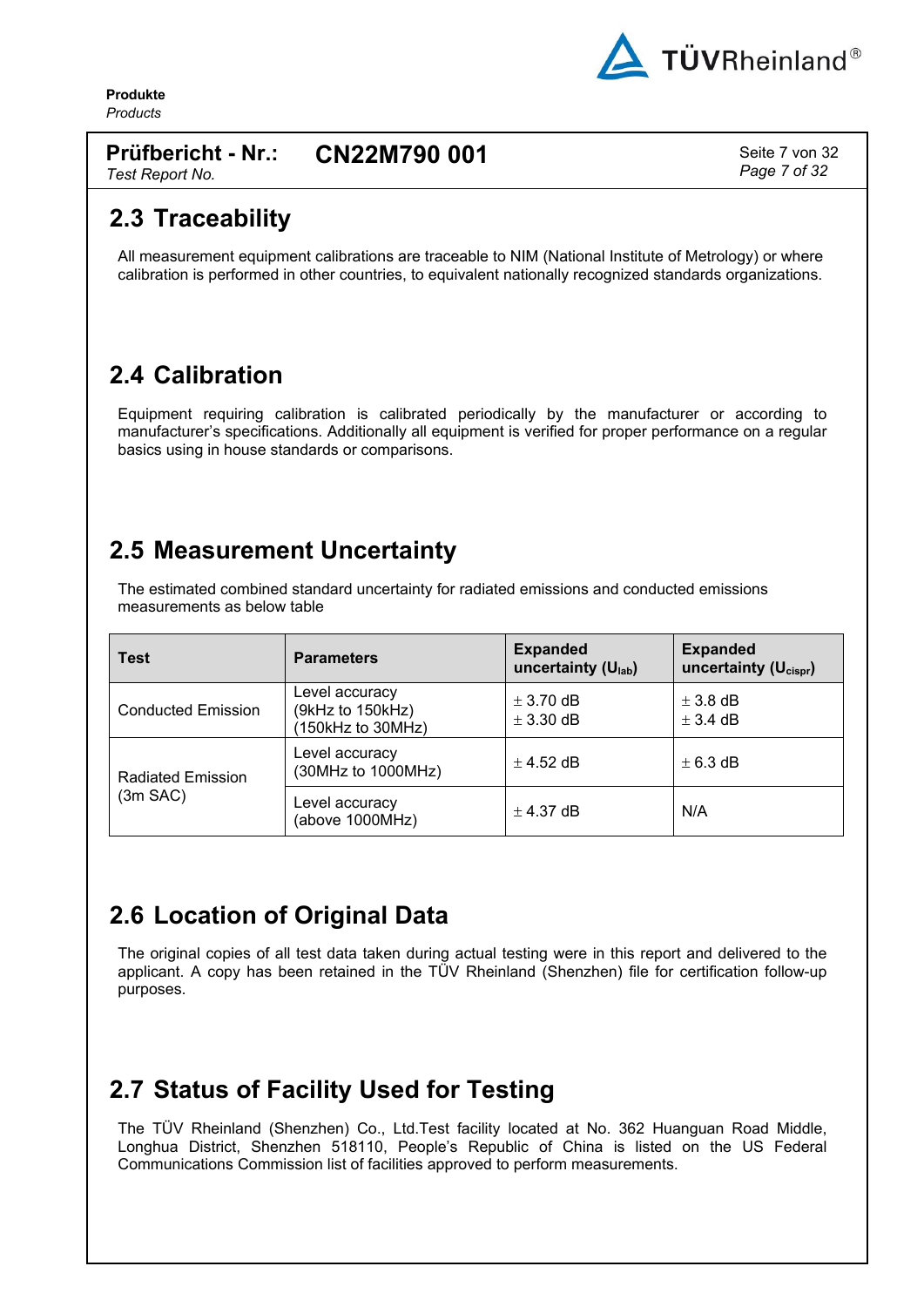

### **Prüfbericht - Nr.: CN22M790 001** Seite 8 von 32 *Test Report No.*

*Page 8 of 32*

# <span id="page-7-0"></span>**3 General Product Information**

## <span id="page-7-1"></span>**3.1 Product Function and Intended Use**

The EUT is a WisBlock NFC Reader Module with NFC function (13.56MHz). For details refer to the User Manual, Technical Description and Circuit Diagram.

# <span id="page-7-2"></span>**3.2 Ratings and System Details**

| <b>Technical Specification</b>     | Value                             |
|------------------------------------|-----------------------------------|
| Kind of Equipment                  | <b>WisBlock NFC Reader Module</b> |
| <b>Type Designation</b>            | RAK13600                          |
| FCC ID                             | 2AF6B-RAK13600                    |
| IC                                 | 25908-RAK13600                    |
| <b>HVIN</b>                        | RAK13600                          |
| <b>Trade Mark</b>                  | <b>RAK</b>                        |
| <b>Operating Frequency</b>         | 13.56 MHz                         |
| <b>Operating Temperature Range</b> | $-30 °C \sim +85 °C$              |
| <b>Operating Voltage</b>           | DC 2.7 -5.5V via baseboard        |
| <b>Type of Modulation</b>          | <b>ASK</b>                        |
| Antenna Type                       | inductance coil Antenna           |
| Antenna Gain                       | 3 dBi                             |

### <span id="page-7-6"></span>**Table 2: Technical Specification of EUT**

# <span id="page-7-3"></span>**3.3 Independent Operation Modes**

The basic operation modes are:

- A. NFC mode
- <span id="page-7-4"></span>B. Off

# **3.4 Noise Generating and Noise Suppressing Parts**

<span id="page-7-5"></span>Refer to Circuit Diagram for further details.

# **3.5 Submitted Documents**

- Block Diagram Schematics
- User Manual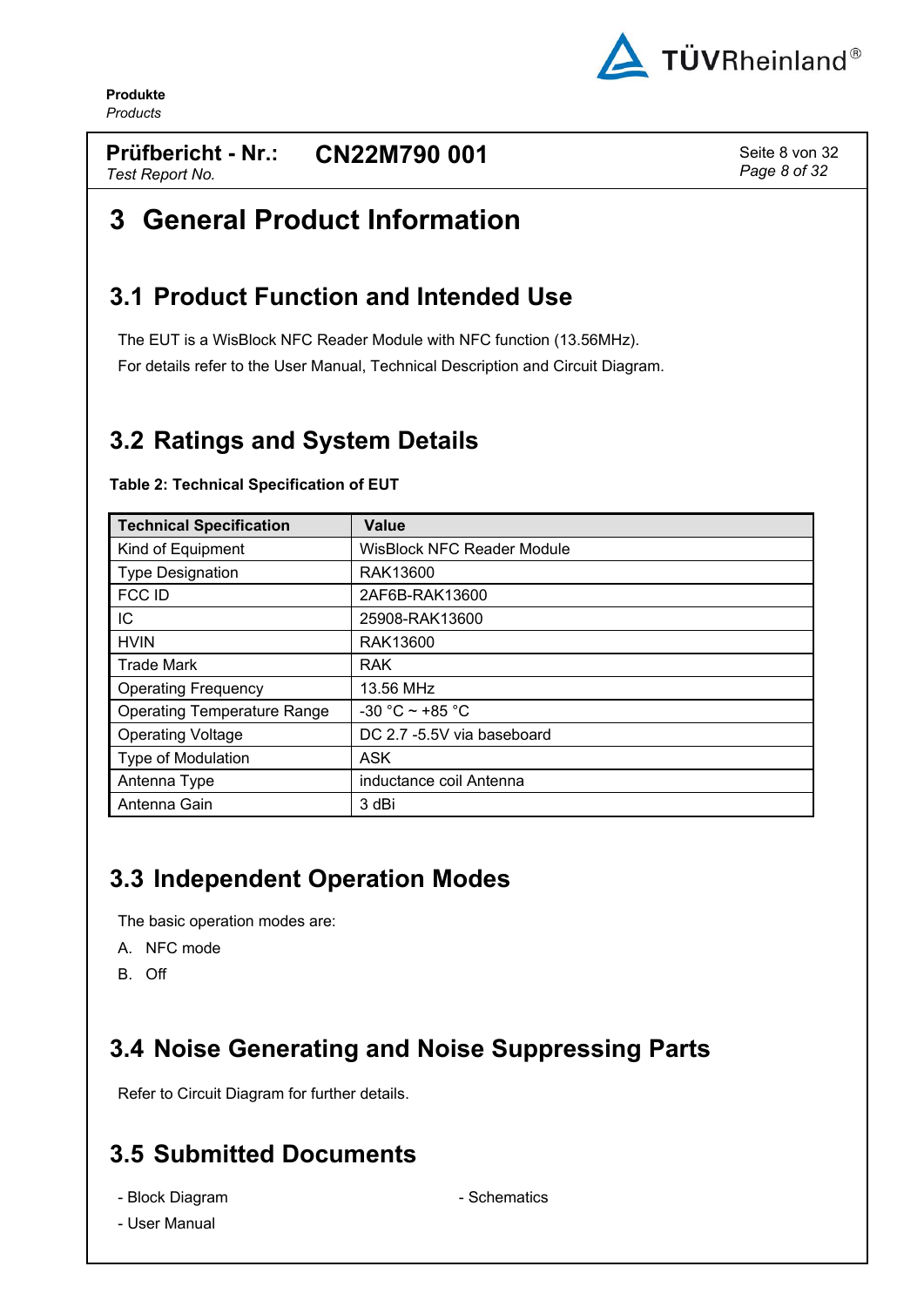

**Prüfbericht - Nr.:** *Test Report No.* **CN22M790 001** Seite 9 von 32

*Page 9 of 32*

# <span id="page-8-0"></span>**4 Test Set-up and Operation Modes**

## <span id="page-8-1"></span>**4.1 Principle of Configuration Selection**

**Emission:** The equipment under test (EUT) was configured to measure its highest possible radiation level. The test modes were adapted accordingly in reference to the instructions for use.

**Radio Spectrum:** The equipment under test (EUT) was configured at its highest power output in order to measure its highest possible radiation and conducted level. The test modes were adapted accordingly in reference to the instructions for use.

## <span id="page-8-2"></span>**4.2 Test Operation and Test Software**

Test operation refers to test setup in chapter 5&6. All testing were performed according to the procedures in ANSI C63.10: 2013 & ANSI C63.4: 2014

# <span id="page-8-3"></span>**4.3 Special Accessories and Auxiliary Equipment**

| <b>Description</b> | <b>Manufacturer</b> | <b>Model</b> | <b>S/N or Rating</b>                                          |
|--------------------|---------------------|--------------|---------------------------------------------------------------|
| Laptop             | Lenovo              | T480         | 10Q67059                                                      |
| Laptop Adapter     | Lenovo              | ADLX65YLC3D  | Input: AC 100-240V,<br>50/60Hz, 1.8A<br>Output: DC 20V, 3.25A |
| NFC Card           | <b>RAK</b>          | N/A          | N/A                                                           |

<span id="page-8-5"></span>**Table 3: List of Accessories and Auxiliary Equipment**

# <span id="page-8-4"></span>**4.4 Countermeasures to Achieve EMC Compliance**

The test sample which has been tested contained the noise suppression parts as described in the Technical Construction File (TCF).

No additional measures were employed to achieve compliance.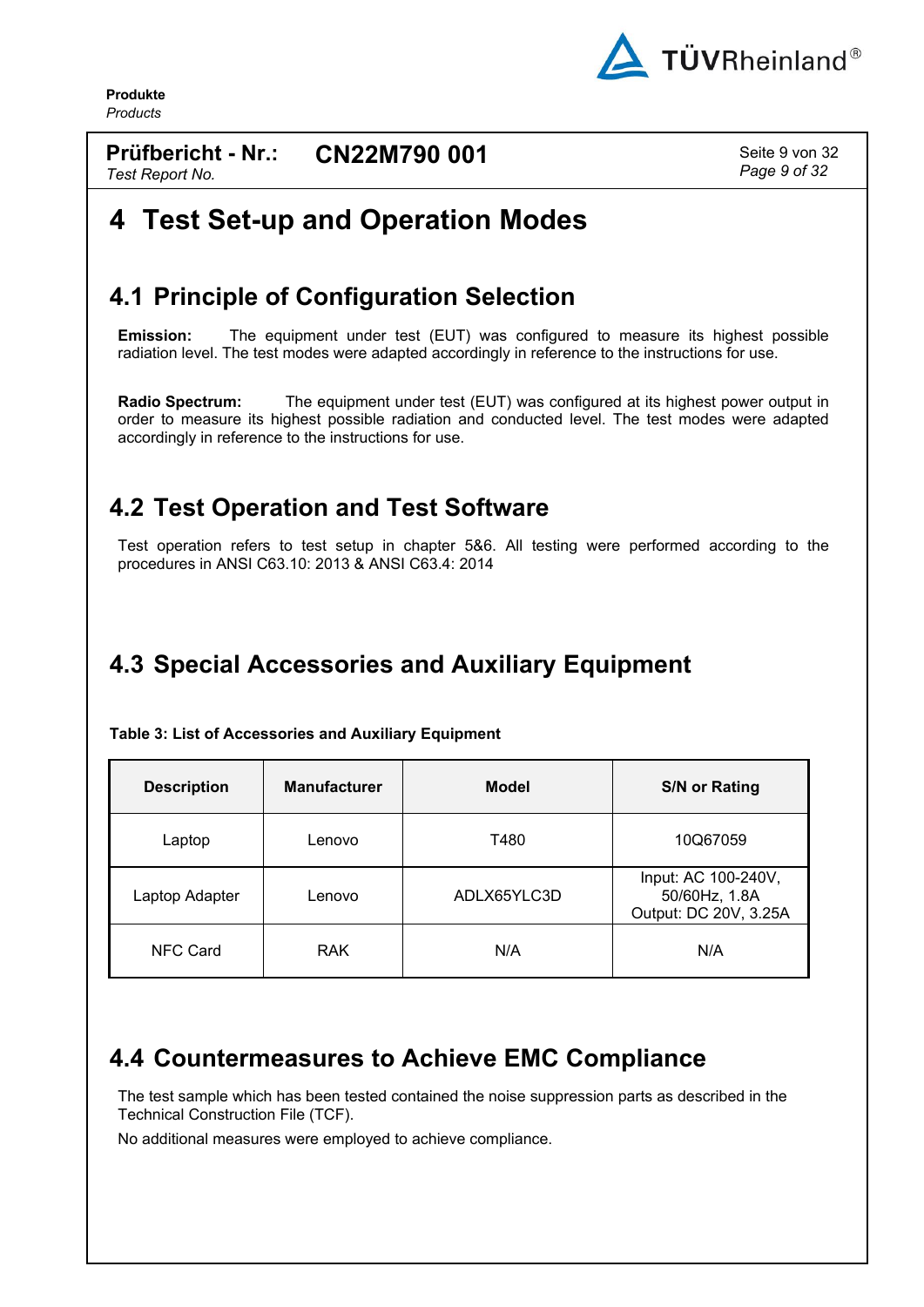

<span id="page-9-0"></span>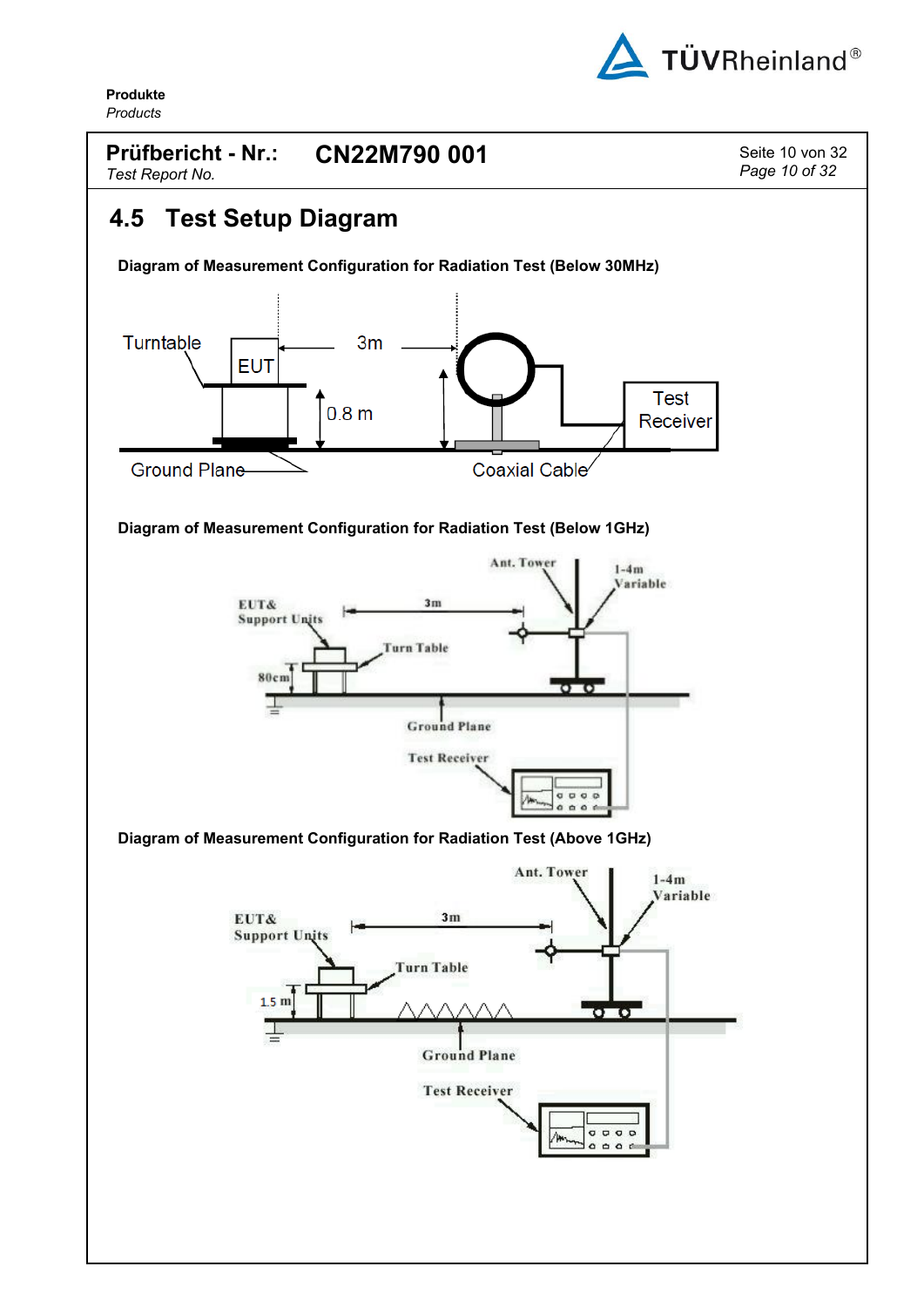

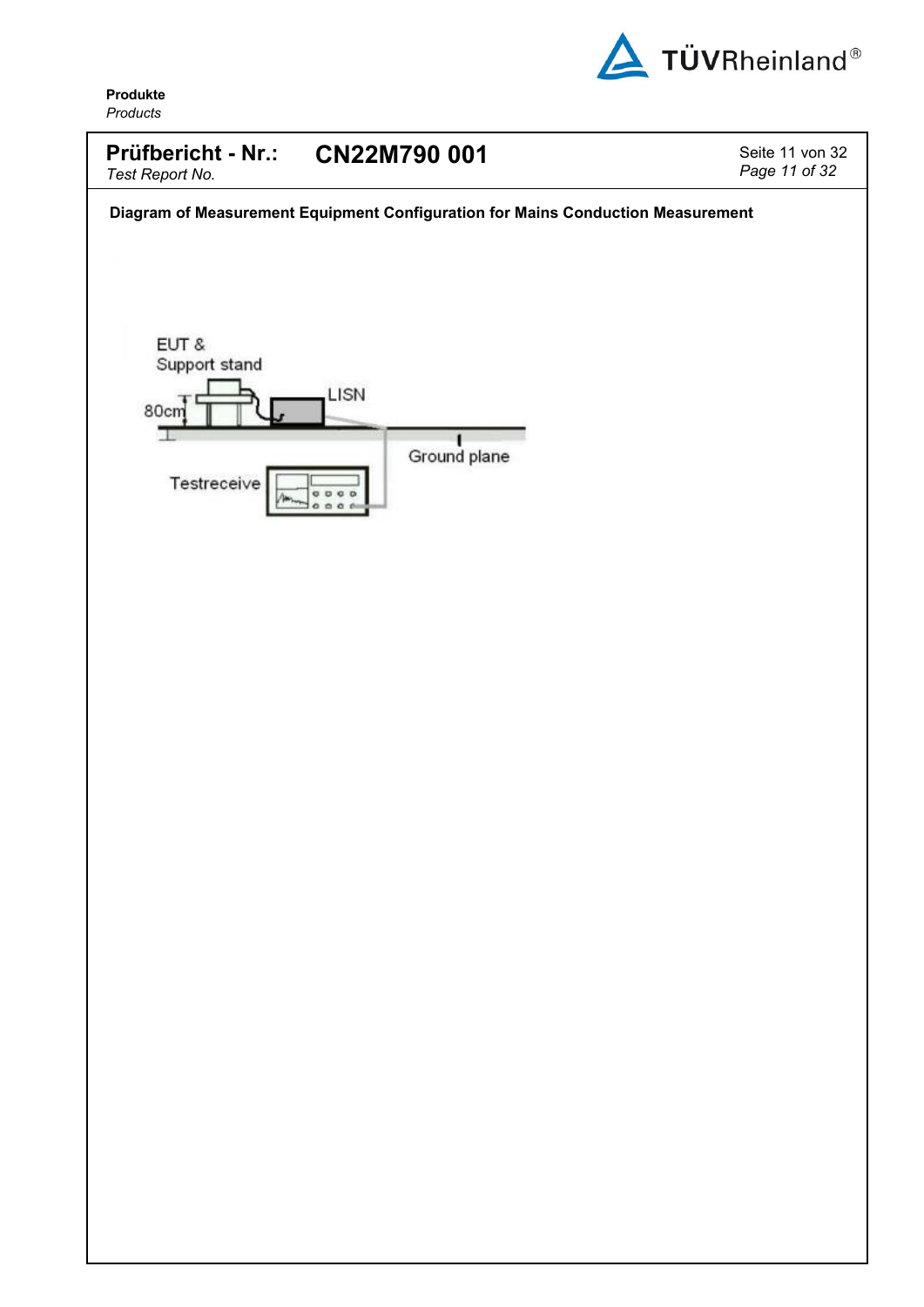

**Prüfbericht - Nr.: CN22M790 001** Seite 12 von 32 *Test Report No.*

*Page 12 of 32*

# <span id="page-11-0"></span>**5 Test Results**

## <span id="page-11-1"></span>**5.1 Transmitter Requirement & Test Suites**

## <span id="page-11-2"></span>**5.1.1 Antenna Requirement**

**RESULT: Pass**

**Test Specification**

| Test standard | Part 15.203<br>RSS-Gen Clause 6.8                                      |
|---------------|------------------------------------------------------------------------|
| Limit         | the use of antennas with directional gains that do not<br>exceed 6 dBi |

According to the manufacturer declared, the EUT has one external antenna, the directional gain of antenna is 3 dBi, and the antenna connector is designed with permanent attachment and no consideration of replacement. Therefore the EUT is considered sufficient to comply with the provision.

Refer to EUT Photo for further details.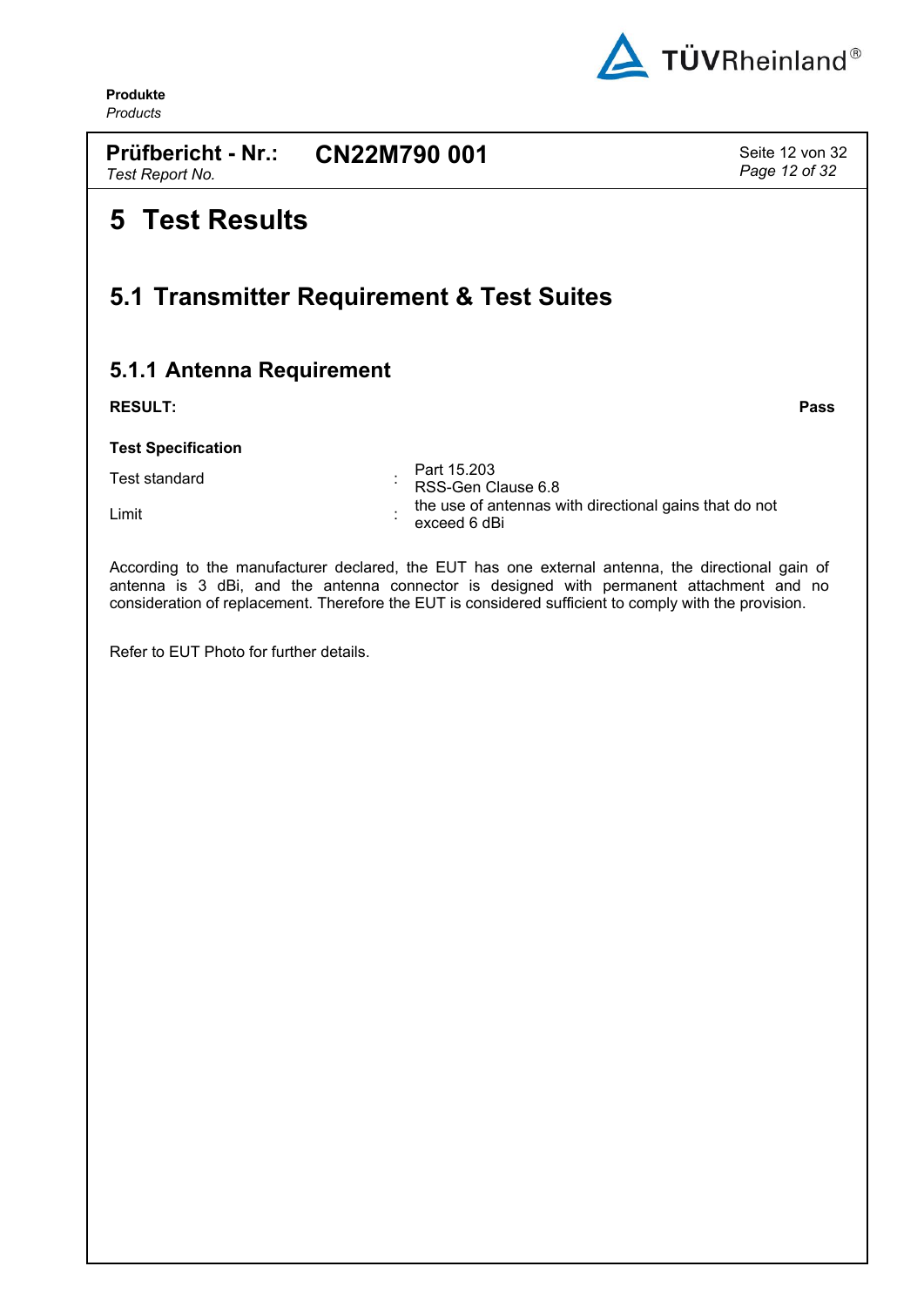

<span id="page-12-0"></span>

| <b>Prüfbericht - Nr.:</b><br>Test Report No. | CN22M790 001                                                        |      |  |  |  |  |
|----------------------------------------------|---------------------------------------------------------------------|------|--|--|--|--|
| 5.1.2 Emission within band                   |                                                                     |      |  |  |  |  |
| <b>RESULT:</b>                               |                                                                     | Pass |  |  |  |  |
| <b>Test Specification</b>                    |                                                                     |      |  |  |  |  |
| <b>Test standard</b>                         | : FCC Part 15.225 (a), (b), (c)<br>RSS-210 .B6 (a) (i), (ii), (iii) |      |  |  |  |  |
| Basic standard                               | ANSI C63.10:2013                                                    |      |  |  |  |  |
| Limit                                        | FCC Part 15.225 (a), (b), (c)                                       |      |  |  |  |  |
| Kind of test site                            | <b>Shielded Room</b>                                                |      |  |  |  |  |
| <b>Test Setup</b>                            |                                                                     |      |  |  |  |  |
| Date of testing                              | 2022-04-08                                                          |      |  |  |  |  |
| Input voltage                                | DC 5V via baseboard                                                 |      |  |  |  |  |
| Operation mode                               | A<br>٠.                                                             |      |  |  |  |  |
| Earthing                                     | Not connected                                                       |      |  |  |  |  |
| Ambient temperature                          | 23 °C                                                               |      |  |  |  |  |
| Relative humidity                            | 56 %                                                                |      |  |  |  |  |
| Atmospheric pressure                         | 101 kPa                                                             |      |  |  |  |  |

Refer to following test plots for details of test result.

Test result.

| Test Mode        | <b>Test Polarization</b> | Test data                   | Result      |
|------------------|--------------------------|-----------------------------|-------------|
|                  |                          | 43.85 dBuV/m at 3m distance | <b>PASS</b> |
| NFC transmitting |                          | 33.27 dBuV/m at 3m distance | <b>PASS</b> |
|                  |                          | 44.51 dBuV/m at 3m distance | <b>PASS</b> |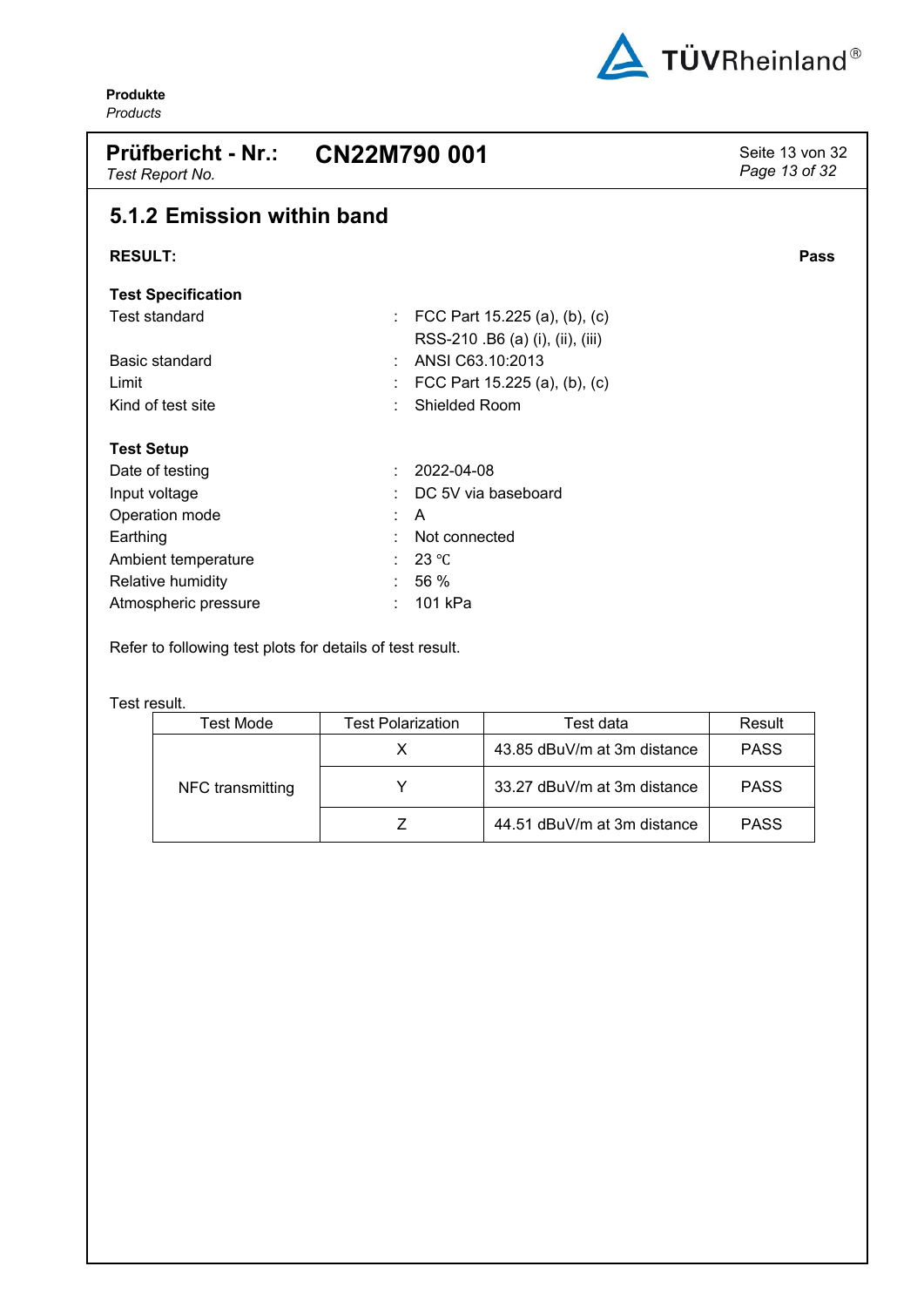

#### **Prüfbericht - Nr.: CN22M790 001** Seite <sup>14</sup> von <sup>32</sup>

*Page 14 of 32*

*Test Report No.*

# **EUT Information**

Model: RAK13600 Test Mode: 13.56MHz Test Voltage:: DC 5V From USB Remark: Temp 23 Humi:56%<br>Test Standard: Test Standard: Test Standard: Tested By: Kei Zhang Reviewed By: Terry Yin

WisBlock NFC Reader Module Order No/Sample No: 168363670/A003231507-009 FCC Part 15C



## **Critical\_Freqs**

| Freauencv | <b>QuasiPeak</b> | Limit    | <b>Margin</b> | <b>Height</b>     | Pol | <b>Azimuth</b> | Corr.  | <b>Preamp</b> | <b>Trd Corr.</b> |
|-----------|------------------|----------|---------------|-------------------|-----|----------------|--------|---------------|------------------|
| (MHz)     | (dBuV/m)         | (dBuV/m) | (dB)          | (c <sub>m</sub> ) |     | (deg)          | (dB/m) | (dB)          | (dB/m)           |
| 13.560397 | 43.85            | 124.00   | 80.15         | 100.0             |     | 27.0           | 20.0   | 0.0           | 20.0             |

**(continuation of the "Critical\_Freqs" table from column 19 ...)**

| Frequency<br>(MHz) | <b>Raw Rec</b><br>(dBuV) | Comment                |
|--------------------|--------------------------|------------------------|
| 13.560397          | 23.8                     | 11:09:33 AM - 8/4/2022 |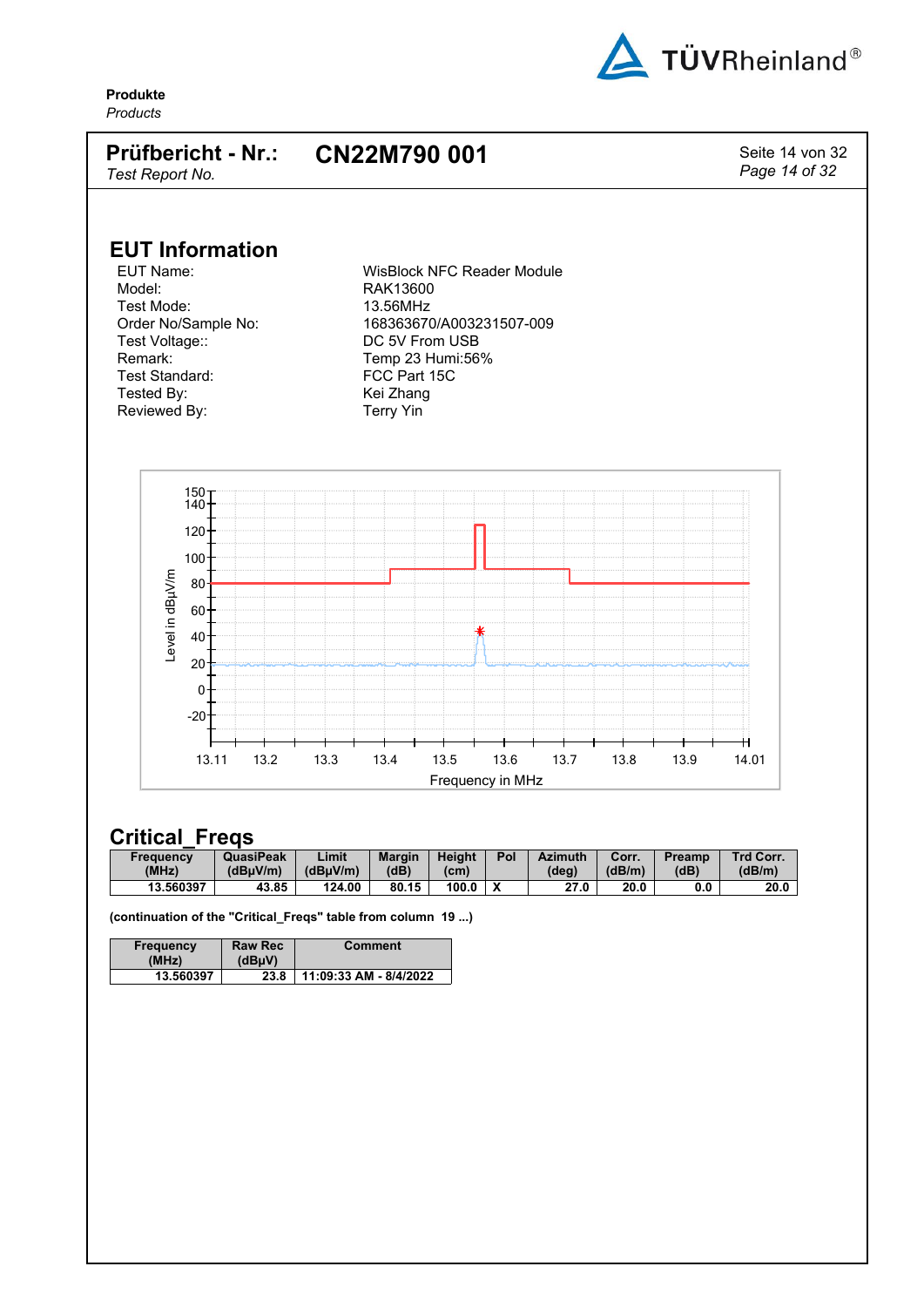

#### **Prüfbericht - Nr.: CN22M790 001** Seite 15 von 32

*Page 15 of 32*

*Test Report No.*

# **EUT Information**

Model: RAK13600 Test Mode: 13.56MHz Test Voltage:: DC 5V From USB Remark: Temp 23 Humi:56%<br>Test Standard: Test Standard: Test Standard: Tested By: Kei Zhang Reviewed By: Terry Yin

WisBlock NFC Reader Module Order No/Sample No: 168363670/A003231507-009 FCC Part 15C



## **Critical\_Freqs**

| Freauency | <b>QuasiPeak</b> | ∟imit    | <b>Margin</b> | <b>Height</b>     | Pol | <b>Azimuth</b> | Corr.  | Preamp | Trd Corr. |
|-----------|------------------|----------|---------------|-------------------|-----|----------------|--------|--------|-----------|
| (MHz)     | (dBuV/m)         | (dBuV/m) | (dB)          | (c <sub>m</sub> ) |     | (deg)          | (dB/m) | (dB)   | (dB/m)    |
| 13.561191 | 33.27            | 124.00   | 90.73         | 100.0             |     | 303.0          | 20.0   | 0.0    | 20.0      |

**(continuation of the "Critical\_Freqs" table from column 19 ...)**

| Frequency<br>(MHz) | <b>Raw Rec</b><br>(dBuV) | <b>Comment</b>        |
|--------------------|--------------------------|-----------------------|
| 13.561191          | 13.3                     | 1:39:23 PM - 8/4/2022 |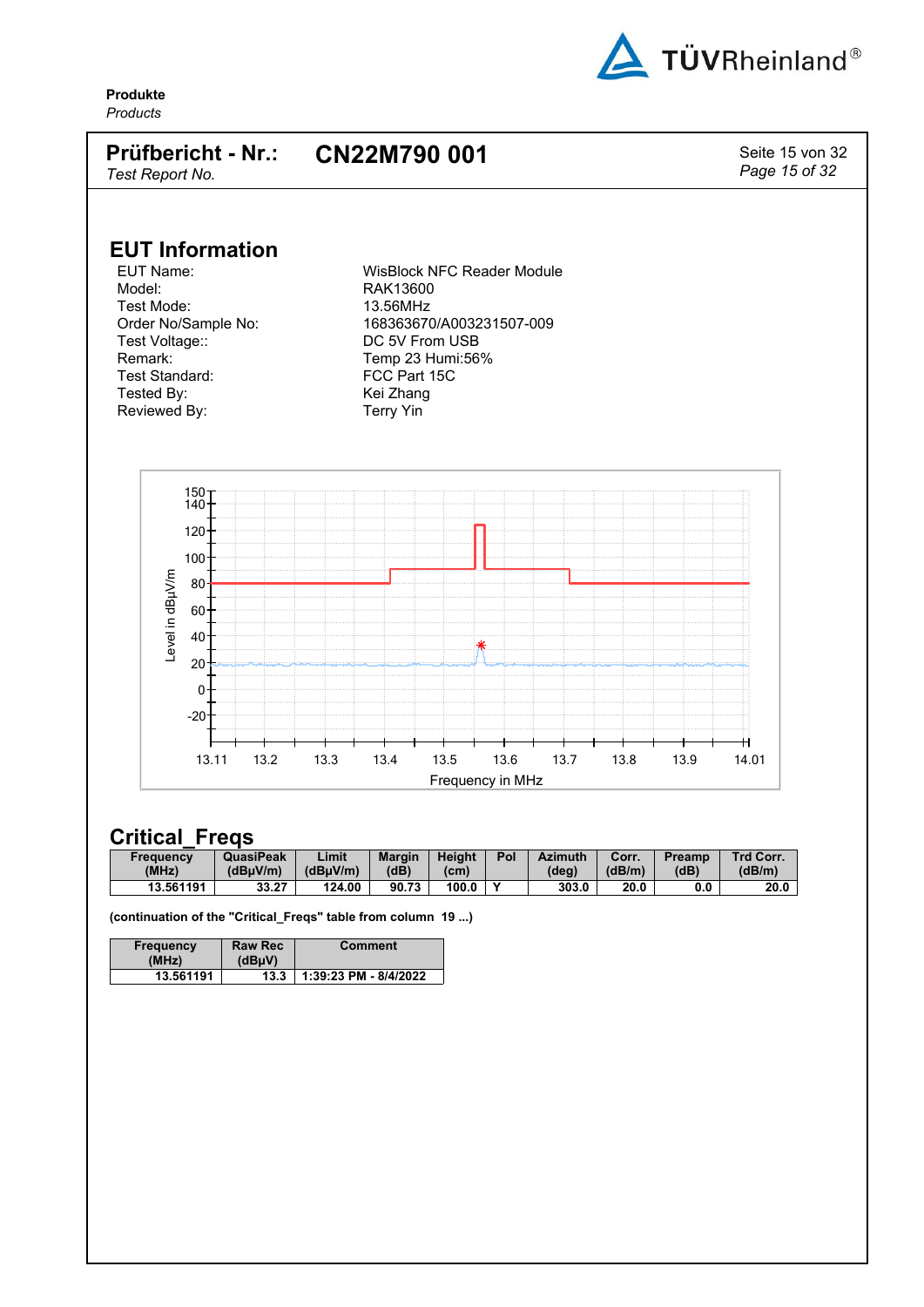

**Produkte**

## *Products* **Prüfbericht - Nr.:** *Test Report No.* **CN22M790 001** Seite 16 von 32 *Page 16 of 32* **EUT Information** EUT Name:  $\begin{array}{ccc}\n\text{WisBlock } & \text{NFC } & \text{Reader } & \text{Module} \\
\text{Model:} & \text{RAK13600}\n\end{array}$ RAK13600<br>13.56MHz Test Mode:<br>Order No/Sample No: Order No/Sample No: 168363670/A003231507-009 Test Voltage:: DC 5V From USB Remark: Temp 23 Humi:56%<br>Test Standard: Test Standard: FCC Part 15C Test Standard: Tested By: Kei Zhang Reviewed By: Terry Yin 80  $100 -$ 120 140 150 Level in dBµV/m

## **Critical\_Freqs**

| Freauencv | <b>QuasiPeak</b> | Limit    | <b>Margin</b> | <b>Height</b> | Pol | <b>Azimuth</b> | Corr.  | Preamp | <b>Trd Corr.</b> |
|-----------|------------------|----------|---------------|---------------|-----|----------------|--------|--------|------------------|
| (MHz)     | (dBuV/m)         | (dBuV/m) | (dB)          | (cm)          |     | (deg)          | (dB/m) | (dB)   | (dB/m)           |
| 13.561191 | 44.51            | 124.00   | 79.49         | 100.0         |     | 4.0            | 20.0   | 0.0    | 20.0             |

13.11 13.2 13.3 13.4 13.5 13.6 13.7 13.8 13.9 14.01

Frequency in MHz

**(continuation of the "Critical\_Freqs" table from column 19 ...)**

| <b>Frequency</b><br>(MHz) | <b>Raw Rec</b><br>(dBuV) | <b>Comment</b>        |
|---------------------------|--------------------------|-----------------------|
| 13.561191                 | 24.5                     | 2:12:46 PM - 8/4/2022 |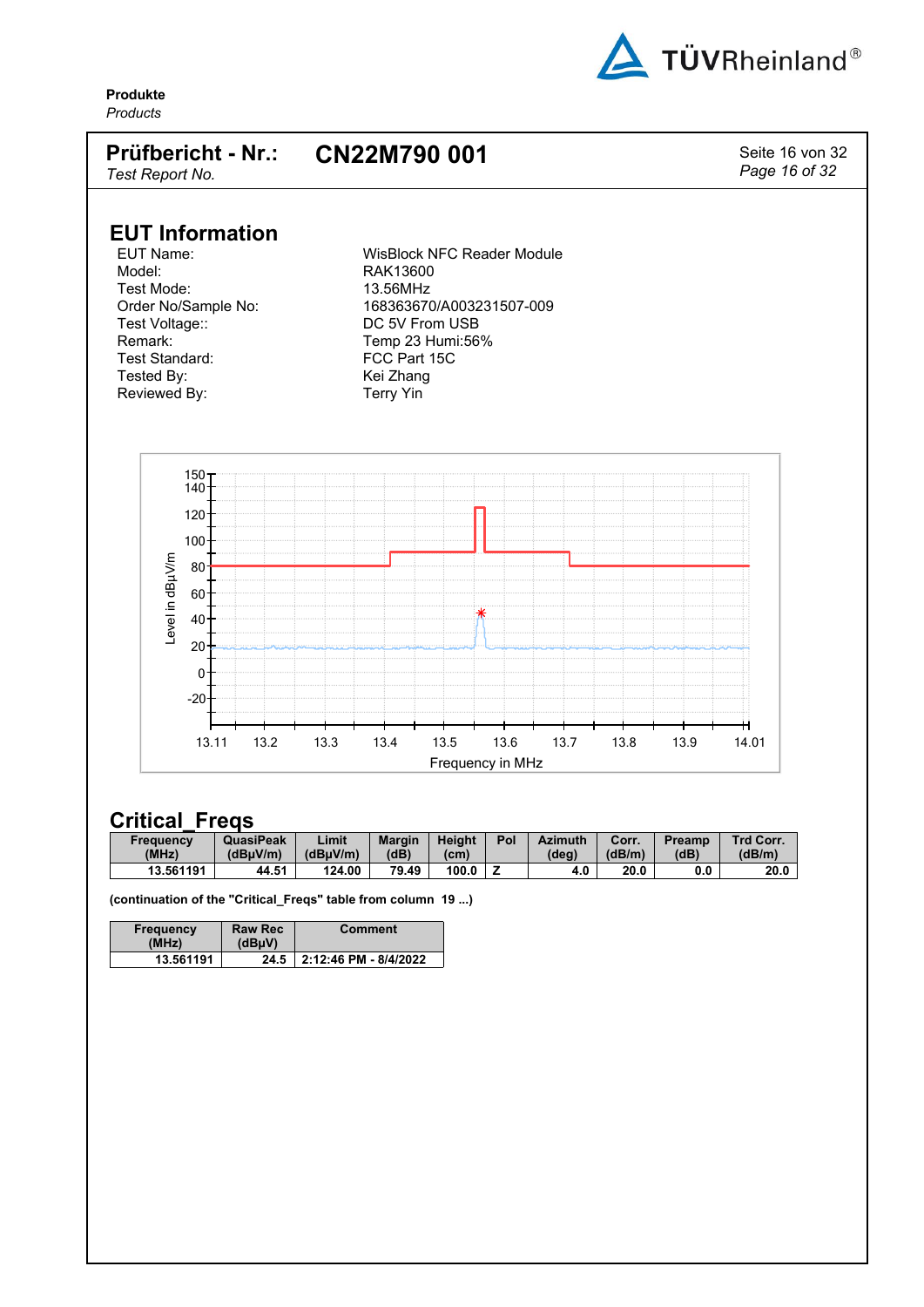

<span id="page-16-0"></span>

| <b>Prüfbericht - Nr.:</b><br>Test Report No. | CN22M790 001                                     | Seite 17 von 32<br>Page 17 of 32 |
|----------------------------------------------|--------------------------------------------------|----------------------------------|
|                                              | 5.1.3 Spurious Emission outside band             |                                  |
| <b>RESULT:</b>                               |                                                  | Pass                             |
| <b>Test Specification</b>                    |                                                  |                                  |
| Test standard                                | FCC part 15.225 (d)<br>t<br>RSS-210 .B6 (a) (iv) |                                  |
| Basic standard                               | ANSI C63.10: 2013                                |                                  |
| Limit                                        | FCC part 15.209(a)                               |                                  |
| Kind of test site                            | 3m Semi-anechoic Chamber                         |                                  |
| <b>Test Setup</b>                            |                                                  |                                  |
| Date of testing                              | 2022-04-08<br>÷                                  |                                  |
| Input voltage                                | DC 5V via baseboard                              |                                  |
| Operation mode                               | A                                                |                                  |
| Earthing                                     | Not connected<br>÷                               |                                  |
| Ambient temperature                          | $23^{\circ}$ C                                   |                                  |
| Relative humidity                            | 56 %                                             |                                  |
| Atmospheric pressure                         | 101 kPa                                          |                                  |

Refer to following test plots for details of test result.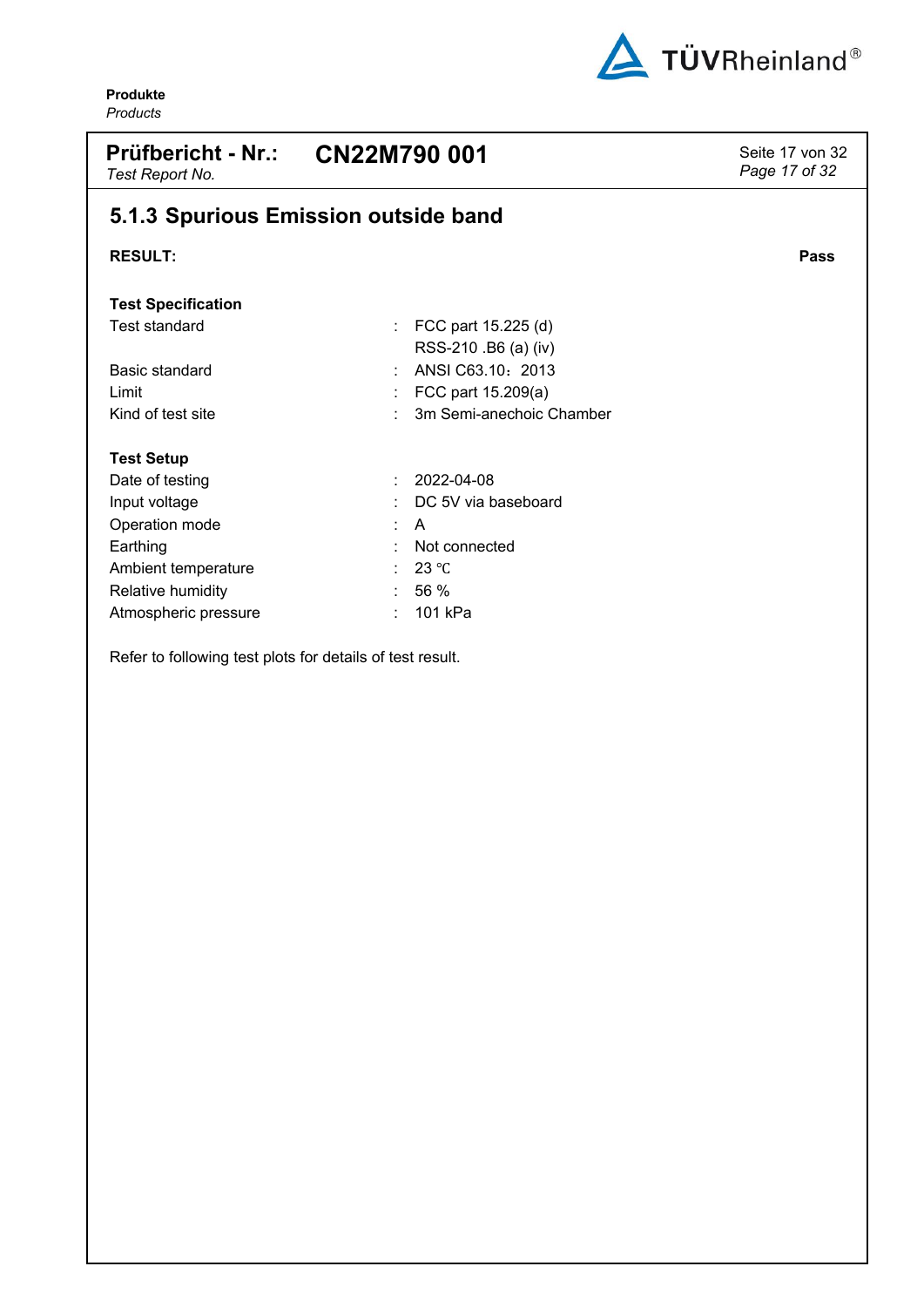

### **Prüfbericht - Nr.: CN22M790 001** Seite 18 von 32

*Page 18 of 32*

*Test Report No.*

# **EUT Information**

Test Mode:<br>Order No/Sample No: Test Voltage:: DC 5V From USB<br>Remark: Temp 23 Humi:56 Remark: Temp 23 Humi:56%<br>Test Standard: Test Standard: Text 15C Tested By:<br>
Reviewed By: The Meviewed By: Reviewed By:

EUT Name:  $\begin{array}{ccc}\n\text{WisBlock } & \text{NFC } & \text{Reader } & \text{Module} \\
\text{Model:} & \text{RAK13600}\n\end{array}$ RAK13600<br>13.56MHz Order No/Sample No: 168363670/A003231507-009<br>Test Voltage:: 168363670/A003231507-009 FCC Part 15C<br>Kei Zhang



| Frequency | <b>MaxPeak</b> | Limit    | <b>Margin</b> | Height | Pol | <b>Azimuth</b> | Corr.  |
|-----------|----------------|----------|---------------|--------|-----|----------------|--------|
| (MHz)     | (dBµV/m)       | (dBµV/m) | (dB)          | (cm)   |     | (deg)          | (dB/m) |
| 0.028438  | 47.48          | 118.51   | 71.03         | 100.0  | x   | 82.0           | 20.1   |
| 0.056940  | 40.33          | 112.49   | 72.15         | 100.0  | x   | 61.0           | 20.1   |
| 0.641647  | 45.71          | 71.47    | 25.75         | 100.0  | x   | 153.0          | 20.1   |
| 1.238647  | 38.41          | 65.77    | 27.36         | 100.0  | x   | 156.0          | 20.1   |
| 13.560552 | 44.60          | 69.50    | 24.90         | 100.0  | х   | 39.0           | 20.5   |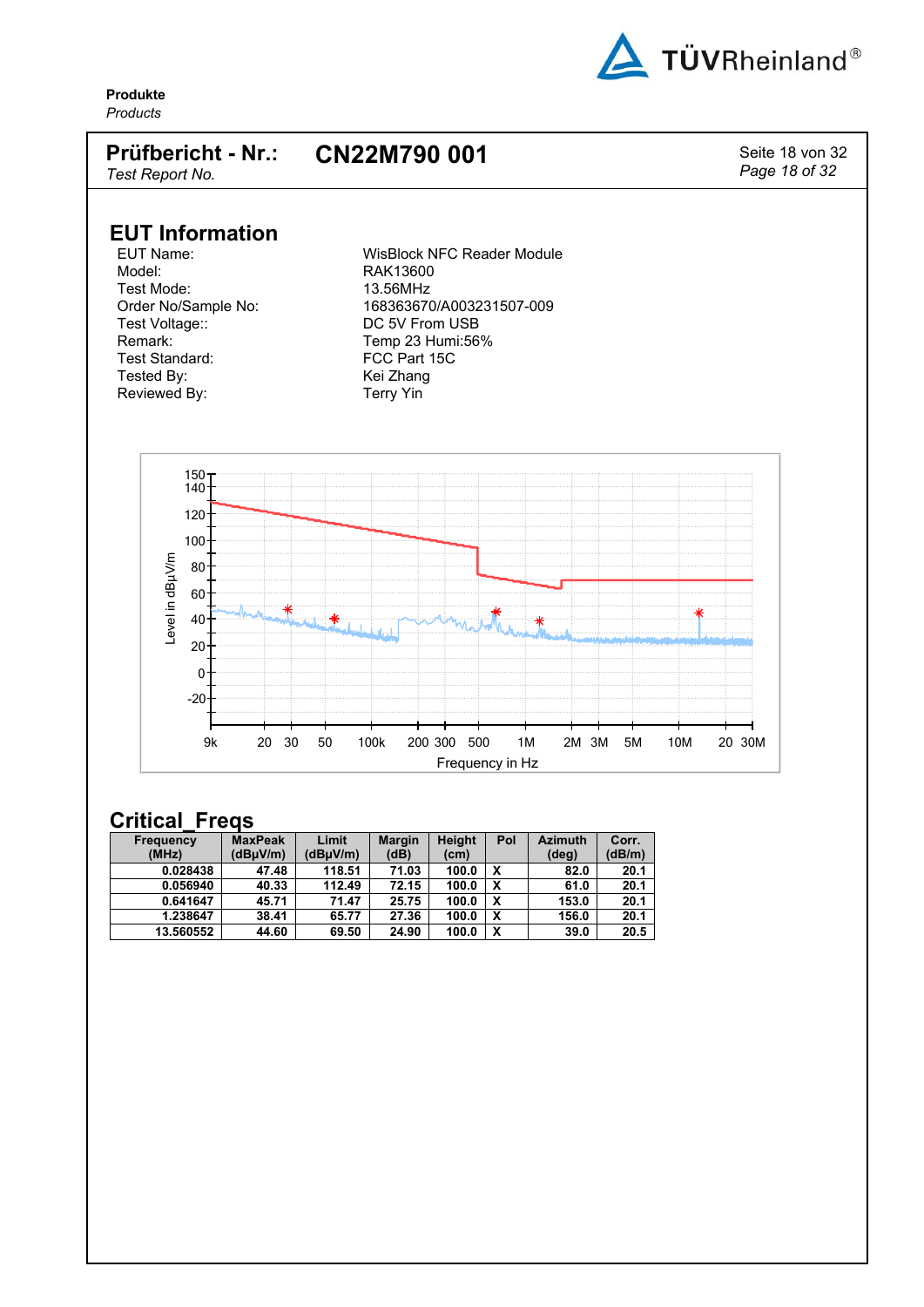

#### **Prüfbericht - Nr.:** *Test Report No.* **CN22M790 001** Seite 19 von 32

*Page 19 of 32*

# **EUT Information**

Test Mode:<br>Order No/Sample No: Test Voltage:: DC 5V From USB<br>Remark: Temp 23 Humi:56 Remark: Temp 23 Humi:56%<br>Test Standard: Test Standard: Text 15C Tested By:<br>
Reviewed By: The Meviewed By: Reviewed By:

EUT Name:  $\begin{array}{ccc}\n\text{WisBlock } & \text{NFC } & \text{Reader } & \text{Module} \\
\text{Model:} & \text{RAK13600}\n\end{array}$ RAK13600<br>13.56MHz Order No/Sample No: 168363670/A003231507-009<br>Test Voltage:: 168363670/A003231507-009 FCC Part 15C<br>Kei Zhang



| Frequency | <b>MaxPeak</b> | Limit    | <b>Margin</b> | <b>Height</b> | Pol | <b>Azimuth</b> | Corr.  |
|-----------|----------------|----------|---------------|---------------|-----|----------------|--------|
| (MHz)     | (dBµV/m)       | (dBµV/m) | (dB)          | (cm)          |     | (deg)          | (dB/m) |
| 0.014036  | 49.68          | 124.64   | 74.96         | 100.0         |     | 163.0          | 20.1   |
| 0.028236  | 46.08          | 118.57   | 72.50         | 100.0         |     | 136.0          | 20.1   |
| 0.536294  | 35.63          | 73.02    | 37.39         | 100.0         |     | 172.0          | 20.1   |
| 5.729316  | 30.28          | 69.50    | 39.22         | 100.0         | v   | 194.0          | 20.3   |
| 13.560552 | 34.36          | 69.50    | 35.14         | 100.0         |     | 302.0          | 20.5   |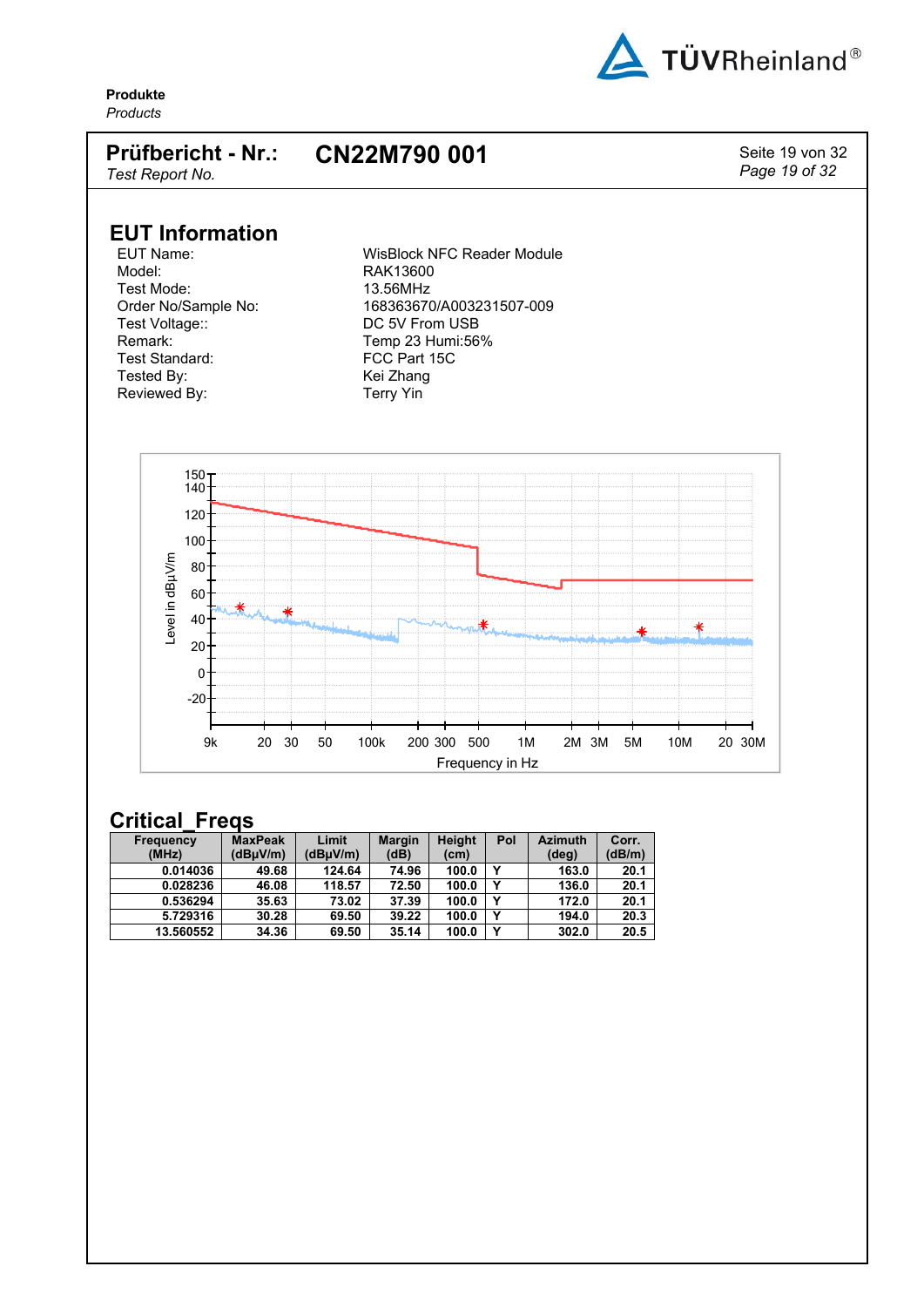

#### **Prüfbericht - Nr.:** *Test Report No.* **CN22M790 001** Seite 20 von 32

*Page 20 of 32*

# **EUT Information**

Test Mode:<br>Order No/Sample No: Test Voltage:: DC 5V From USB<br>Remark: Temp 23 Humi:56 Remark: Temp 23 Humi:56%<br>Test Standard: Test Standard: Text 15C Tested By:<br>
Reviewed By: The Meviewed By: Reviewed By:

EUT Name:  $\begin{array}{ccc}\n\text{WisBlock } & \text{NFC } & \text{Reader } & \text{Module} \\
\text{Model:} & \text{RAK13600}\n\end{array}$ RAK13600<br>13.56MHz Order No/Sample No: 168363670/A003231507-009<br>Test Voltage:: 168363670/A003231507-009 FCC Part 15C<br>Kei Zhang



| Frequency | <b>MaxPeak</b> | Limit    | <b>Margin</b> | Height | Pol | <b>Azimuth</b> | Corr.  |
|-----------|----------------|----------|---------------|--------|-----|----------------|--------|
| (MHz)     | (dBuV/m)       | (dBuV/m) | (dB)          | (cm)   |     | (deg)          | (dB/m) |
| 0.018266  | 46.53          | 122.36   | 75.82         | 100.0  |     | 350.0          | 20.1   |
| 0.272912  | 38.35          | 98.88    | 60.53         | 100.0  |     | 112.0          | 20.1   |
| 1.611772  | 28.89          | 63.49    | 34.60         | 100.0  |     | 200.0          | 20.2   |
| 13.560552 | 45.38          | 69.50    | 24.12         | 100.0  |     | 40.0           | 20.5   |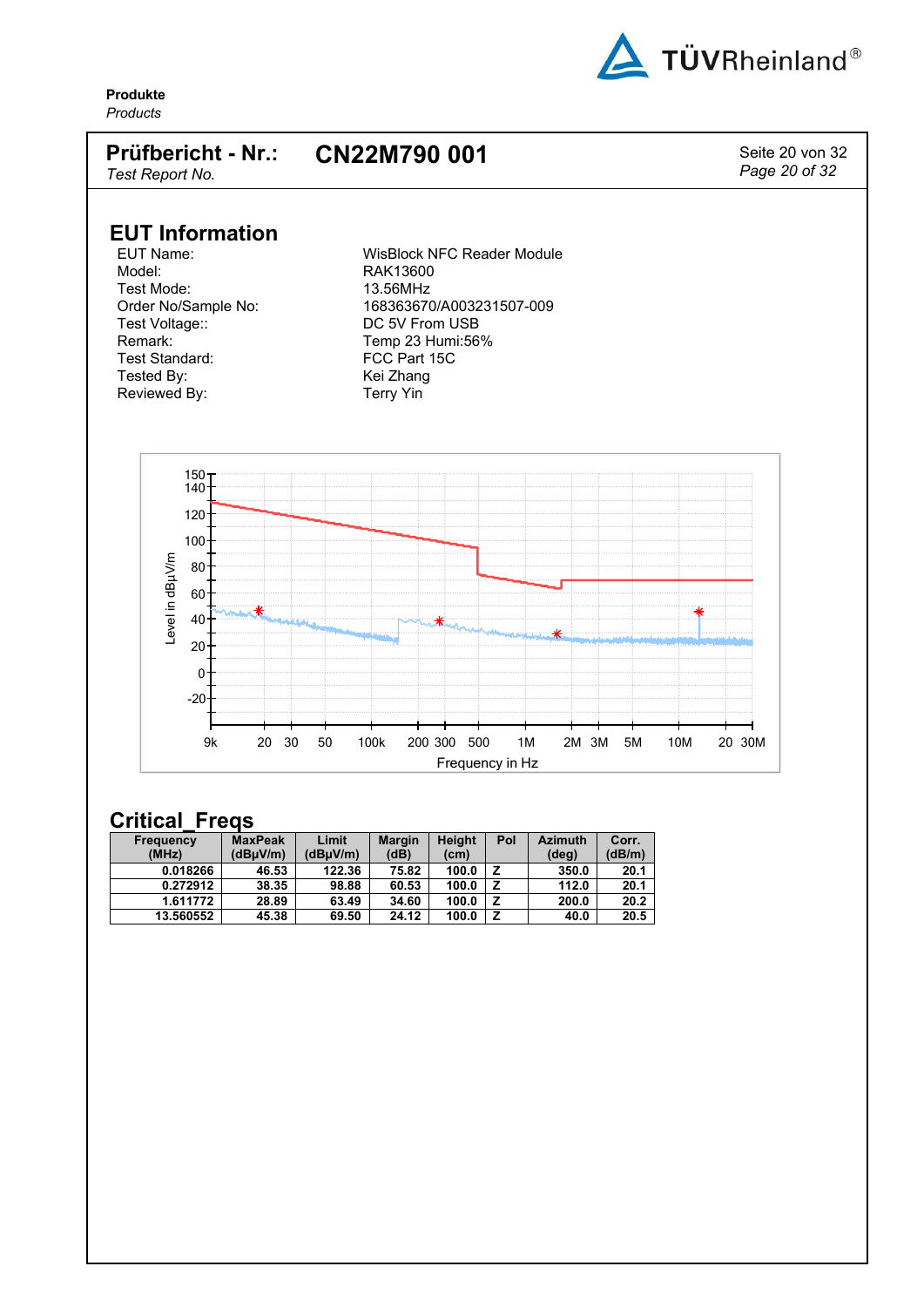

### **Prüfbericht - Nr.: CN22M790 001** Seite 21 von 32

*Page 21 of 32*

*Test Report No.*

# **EUT Information**

Test Mode:<br>Order No/Sample No: Test Voltage:: DC 5V From USB<br>Remark: Temp 23 Humi:56 Remark: Temp 23 Humi:56%<br>Test Standard: Test Standard: Text 15C Tested By:<br>
Reviewed By: The Meviewed By: Reviewed By:

EUT Name:  $\begin{array}{ccc}\n\text{WisBlock } & \text{NFC } & \text{Reader } & \text{Module} \\
\text{Model:} & \text{RAK13600}\n\end{array}$ RAK13600<br>13.56MHz Order No/Sample No: 168363670/A003231507-009<br>Test Voltage:: 168363670/A003231507-009 FCC Part 15C<br>Kei Zhang



| <b>Frequency</b> | <b>MaxPeak</b> | Limit    | <b>Margin</b> | <b>Height</b> | Pol | <b>Azimuth</b> | Corr.   |
|------------------|----------------|----------|---------------|---------------|-----|----------------|---------|
| (MHz)            | (dBuV/m)       | (dBuV/m) | (dB)          | (cm)          |     | (deg)          | (dB/m)  |
| 54.201500        | 20.64          | 40.00    | 19.36         | 100.0         |     | 282.0          | -18.4   |
| 95.717500        | 38.55          | 43.50    | 4.95          | 100.0         |     | 307.0          | $-19.7$ |
| 280.939000       | 38.89          | 46.00    | 7.11          | 100.0         |     | 195.0          | $-16.7$ |
| 509.471000       | 35.79          | 46.00    | 10.21         | 100.0         | н   | 114.0          | $-11.7$ |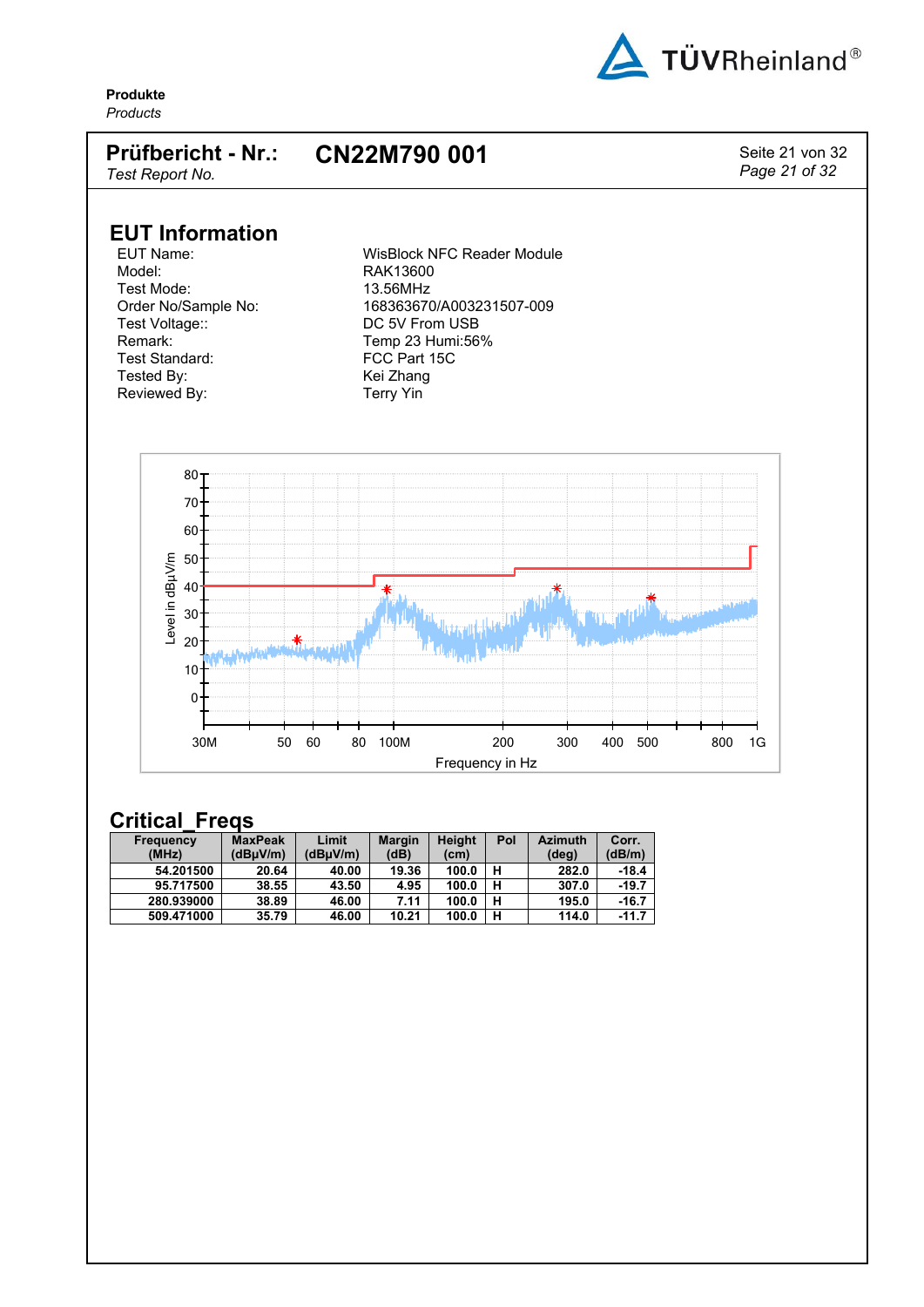

#### **Prüfbericht - Nr.: CN22M790 001** Seite 22 von 32

*Test Report No.*

*Page 22 of 32*

**EUT Information**

Model: RAK13600 Test Mode: 13.56MHz Test Voltage:: DC 5V From USB Remark: Temp 23 Humi:56%<br>Test Standard: Test Standard: Test Standard: Tested By: Kei Zhang Reviewed By: Terry Yin

WisBlock NFC Reader Module Order No/Sample No: 168363670/A003231507-009 FCC Part 15C



| <b>Frequency</b> | <b>MaxPeak</b> | Limit    | <b>Margin</b> | Height            | Pol | <b>Azimuth</b> | Corr.   |
|------------------|----------------|----------|---------------|-------------------|-----|----------------|---------|
| (MHz)            | (dBuV/m)       | (dBuV/m) | (dB)          | (c <sub>m</sub> ) |     | (deg)          | (dB/m)  |
| 51.485500        | 23.79          | 40.00    | 16.21         | 100.0             |     | 342.0          | $-18.3$ |
| 95.766000        | 38.71          | 43.50    | 4.79          | 100.0             |     | 201.0          | $-19.7$ |
| 293.452000       | 28.54          | 46.00    | 17.46         | 100.0             |     | 254.0          | $-16.5$ |
| 412.374000       | 27.87          | 46.00    | 18.13         | 100.0             |     | 79.0           | $-13.5$ |
| 866.188500       | 33.78          | 46.00    | 12.22         | 100.0             | v   | 0.0            | $-5.3$  |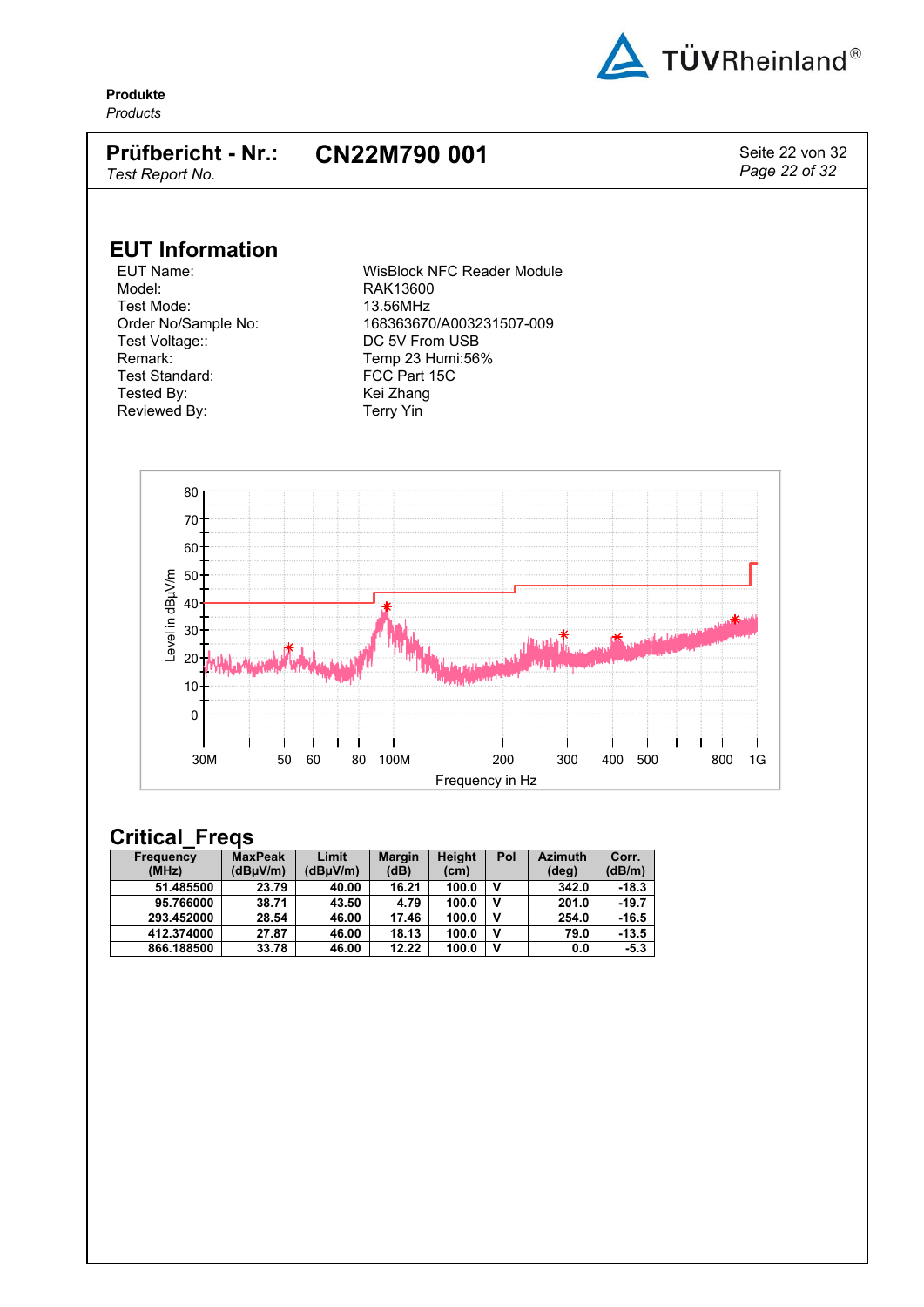

<span id="page-22-0"></span>

| <b>Prüfbericht - Nr.:</b><br>Test Report No. | CN22M790 001                                | Seite 23 von 32<br>Page 23 of 32 |
|----------------------------------------------|---------------------------------------------|----------------------------------|
|                                              | 5.1.4 Frequency tolerance of carrier signal |                                  |
| <b>RESULT:</b>                               |                                             | Pass                             |
| <b>Test Specification</b>                    |                                             |                                  |
| <b>Test standard</b>                         | FCC part 15.225 (e)<br>RSS-210 .B6 (b)      |                                  |
| Basic standard                               | ANSI C63.10: 2013                           |                                  |
| Limit                                        | ±0.01%                                      |                                  |
| Kind of test site                            | 3m Semi-Anechoic Chamber                    |                                  |
| <b>Test Setup</b>                            |                                             |                                  |
| Date of testing                              | 2022-04-08                                  |                                  |
| Input voltage                                | DC 5V via baseboard                         |                                  |
| Operation mode                               | A<br>÷                                      |                                  |
| Earthing                                     | Not connected                               |                                  |
| Ambient temperature                          | 23 °C                                       |                                  |
| Relative humidity                            | 56 %                                        |                                  |
| Atmospheric pressure                         | 101 kPa                                     |                                  |

<span id="page-22-1"></span>Refer to following test plots for details of test result.

### **Table 4: Test result of frequency tolerance of voltage variation**

| Voltage | Test result<br>(MHz) | <b>Deviation Frequency</b><br>(KHz) | Test result<br>(ppm) | Limit (ppm) |
|---------|----------------------|-------------------------------------|----------------------|-------------|
| DC 4.5V | 13.560828            | 0.828                               | 61.06                |             |
| DC 5V   | 13.560827            | 0.827                               | 60.99                | 100         |
| DC 5.5V | 13.560826            | 0.826                               | 60.91                |             |

### <span id="page-22-2"></span>**Table 5: Test result of frequency tolerance of temperature variation**

| Temperature | Test result (KHz) | <b>Deviation Frequency</b><br>(KHz) | Test result<br>(ppm) | Limit (ppm) |
|-------------|-------------------|-------------------------------------|----------------------|-------------|
| -40         | 13.560819         | 0.819                               | 60.40                |             |
| $-30$       | 13.560825         | 0.825                               | 60.84                |             |
| $-20$       | 13.560827         | 0.827                               | 60.99                |             |
| $-10$       | 13.56083          | 0.83                                | 61.21                |             |
| 0           | 13.560826         | 0.826                               | 60.91                |             |
| 10          | 13.560835         | 0.835                               | 61.58                | 100         |
| 20          | 13.560832         | 0.832                               | 61.36                |             |
| 30          | 13.560816         | 0.816                               | 60.18                |             |
| 40          | 13.560822         | 0.822                               | 60.62                |             |
| 60          | 13.560828         | 0.828                               | 61.06                |             |
| 85          | 13.560819         | 0.819                               | 60.40                |             |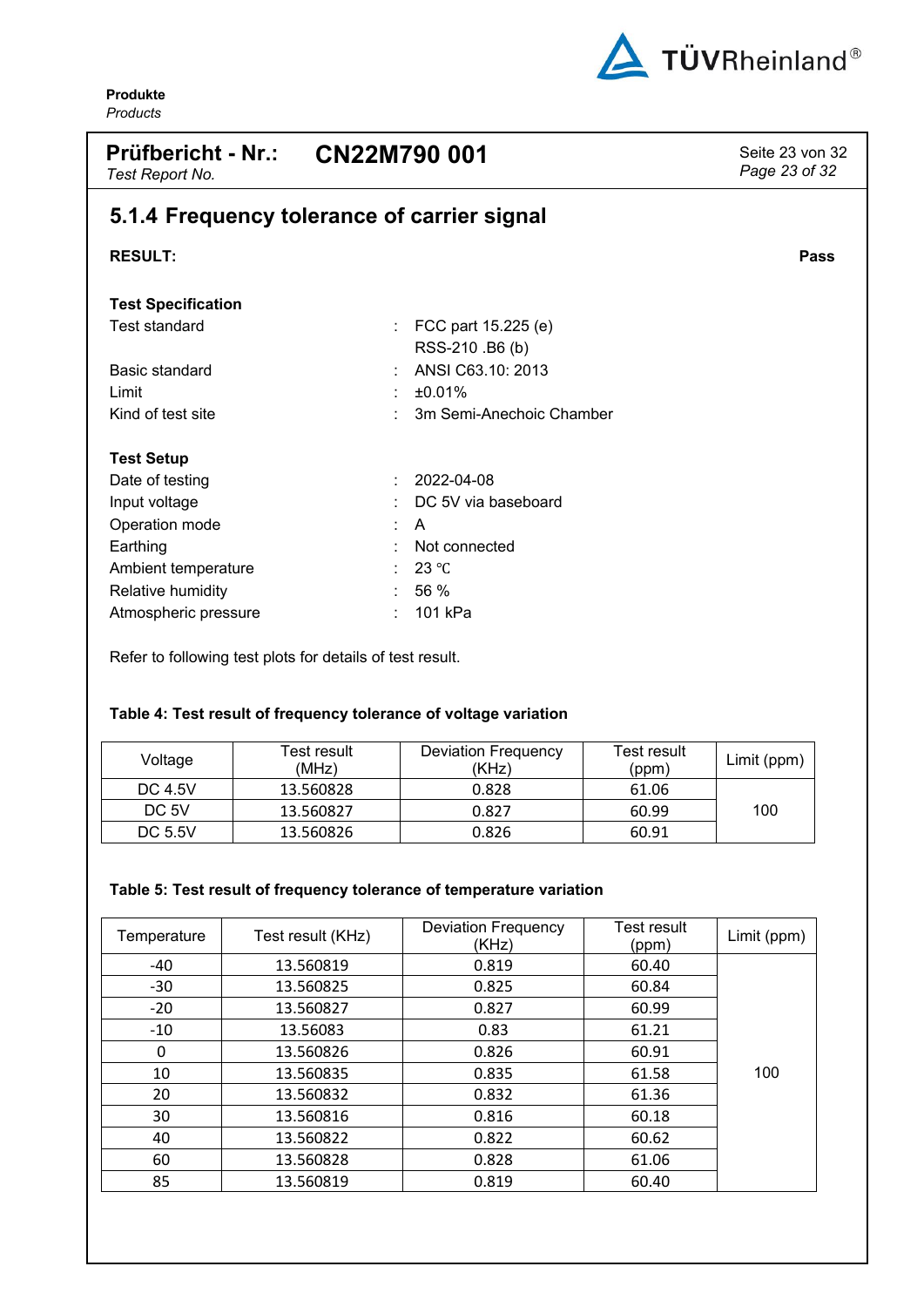

<span id="page-23-0"></span>

| <b>Prüfbericht - Nr.:</b><br>Test Report No. | CN22M790 001            | Seite 24 von 32<br>Page 24 of 32 |
|----------------------------------------------|-------------------------|----------------------------------|
| 5.1.5 99% Bandwidth                          |                         |                                  |
| <b>RESULT:</b>                               |                         | <b>Pass</b>                      |
| <b>Test Specification</b>                    |                         |                                  |
| <b>Test standard</b>                         | RSS-Gen Clause 6.7<br>٠ |                                  |
| Basic standard                               | ANSI C63.10: 2013<br>٠  |                                  |
| Kind of test site                            | Shielded Room           |                                  |
| <b>Test Setup</b>                            |                         |                                  |
| Date of testing                              | 2022-04-08<br>t.        |                                  |
| Input voltage                                | DC 5V via baseboard     |                                  |
| Operation mode                               | A<br>t.                 |                                  |
| Ambient temperature                          | Not connected<br>٠      |                                  |
| Relative humidity                            | 23 °C<br>۰.             |                                  |
| Atmospheric pressure                         | 101 kPa<br>t.           |                                  |

For details refer to following test result.

| Spectrum                      |              |                  |                      |            |                 |           |                   |                        | 쁏                            |
|-------------------------------|--------------|------------------|----------------------|------------|-----------------|-----------|-------------------|------------------------|------------------------------|
| Ref Level 56.00 dBµV          |              |                  | $\Rightarrow$        | RBW 1 Hz   |                 |           |                   |                        |                              |
| Att                           | 0 dB         |                  | SWT 1.9 s @ VBW 3 Hz |            | Mode Auto FFT   |           |                   |                        |                              |
| Controlled by EMC32 ●1AP View |              |                  |                      |            |                 |           |                   |                        |                              |
|                               |              |                  |                      |            |                 | M1[1]     |                   |                        | 36.60 dBµV                   |
| 50 dBµV-                      |              |                  |                      |            |                 |           |                   |                        | 13.5608321240 MHz            |
| 40 dBuV-                      |              |                  |                      |            |                 | Occ Bw    |                   |                        | 2.112879883 Hz               |
|                               |              |                  |                      |            |                 |           |                   |                        |                              |
| 30 dBuV-                      |              |                  |                      |            |                 |           |                   |                        |                              |
|                               |              |                  |                      |            |                 | 2         |                   |                        |                              |
| 20 dBµV-                      |              |                  |                      |            |                 |           |                   |                        |                              |
|                               |              |                  |                      |            |                 |           |                   |                        |                              |
| 10 dBµV-                      |              |                  |                      |            |                 |           |                   |                        |                              |
|                               |              |                  |                      |            |                 |           |                   |                        |                              |
| 0 dBLV-                       |              |                  |                      |            |                 |           |                   |                        |                              |
|                               |              |                  |                      |            |                 |           |                   |                        |                              |
| $-10$ dB $\mu$ V $-$          |              |                  |                      |            |                 |           |                   |                        |                              |
|                               |              |                  |                      |            |                 |           |                   |                        |                              |
| -20 dBµV-                     |              |                  |                      |            |                 |           |                   |                        |                              |
|                               |              |                  |                      |            |                 |           |                   |                        |                              |
| -30 dBuV-                     |              |                  |                      |            |                 |           |                   |                        |                              |
|                               |              |                  |                      |            |                 |           |                   |                        |                              |
| -40 dBµV-                     |              |                  |                      |            |                 |           |                   |                        |                              |
| CF 13.560832124 MHz           |              |                  |                      | 691 pts    |                 |           |                   |                        | <b>Span 10.0 Hz</b>          |
| Marker                        |              |                  |                      |            |                 |           |                   |                        |                              |
| Ref  <br>Type                 | <b>Trc</b>   | X-value          |                      | Y-value    | <b>Function</b> |           |                   | <b>Function Result</b> |                              |
| M1                            | $\mathbf{1}$ | 13.560832124 MHz |                      | 36.60 dBµV |                 |           |                   |                        |                              |
| T1                            | $\mathbf{1}$ | 13.560831068 MHz |                      | 22.49 dBµV |                 | Occ Bw    |                   |                        | 2.112879883 Hz               |
| T2                            | $\mathbf{1}$ | 13.56083318 MHz  |                      | 22.59 dBµV |                 |           |                   |                        |                              |
|                               |              |                  |                      |            |                 | Measuring | <b>CHECKER DA</b> |                        | 08.04.2022<br>08:08:17<br>Mi |

Date: 8.APR.2022 08:08:17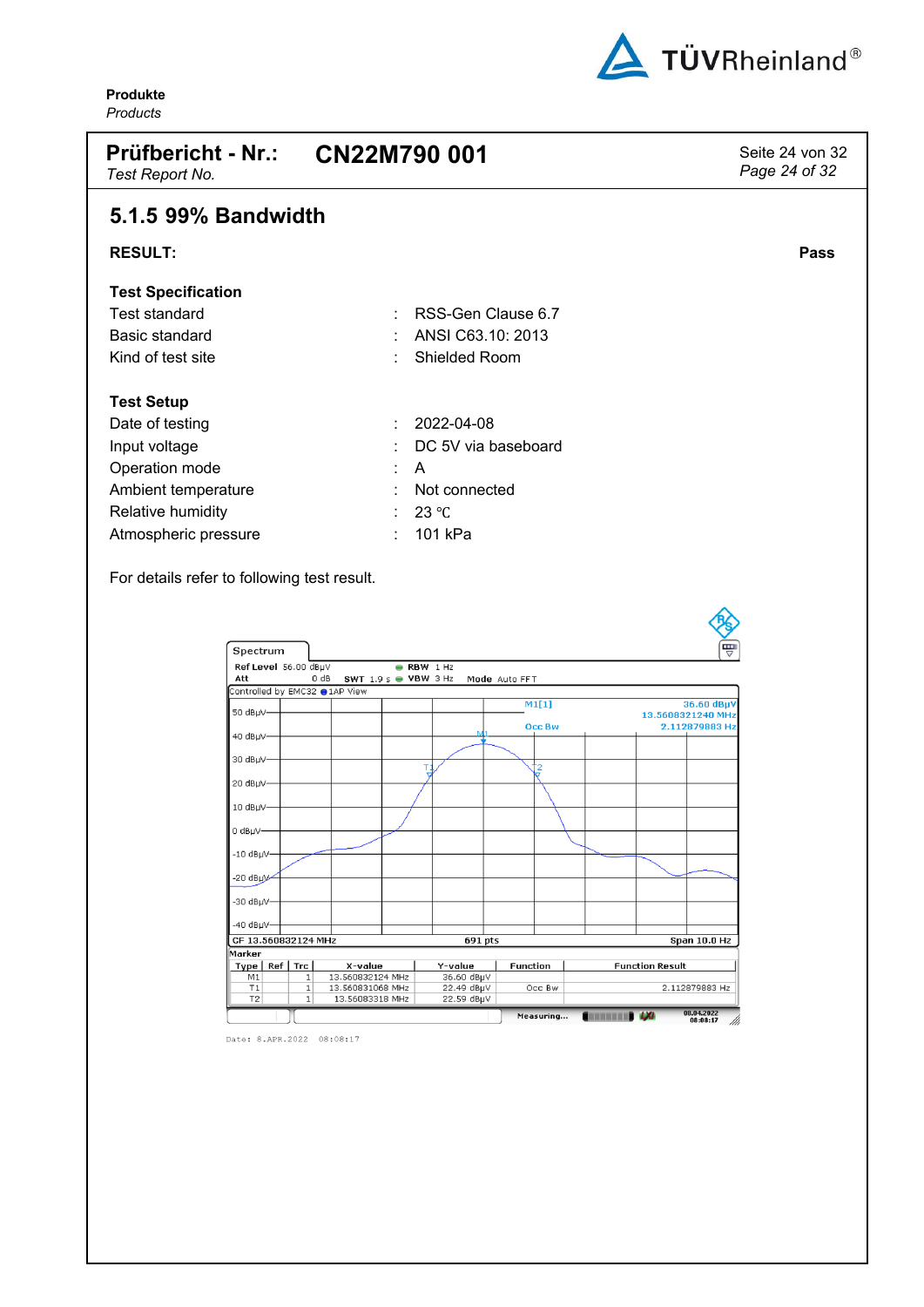

<span id="page-24-0"></span>

| <b>Prüfbericht - Nr.:</b><br>Test Report No. | CN22M790 001               | Seite 25 von 32<br>Page 25 of 32 |
|----------------------------------------------|----------------------------|----------------------------------|
| 5.1.6 20dB Bandwidth                         |                            |                                  |
| <b>RESULT:</b>                               |                            | Pass                             |
| <b>Test Specification</b>                    |                            |                                  |
| Test standard                                | FCC part 15.215<br>÷       |                                  |
| Basic standard                               | ANSI C63.10: 2013<br>٠     |                                  |
| Kind of test site                            | <b>Shielded Room</b><br>۰. |                                  |
| <b>Test Setup</b>                            |                            |                                  |
| Date of testing                              | 2022-04-08<br>÷.           |                                  |
| Input voltage                                | DC 5V via baseboard<br>۰.  |                                  |
| Operation mode                               | A<br>÷.                    |                                  |
| Ambient temperature                          | Not connected<br>۰.        |                                  |
| Relative humidity                            | 23 °C                      |                                  |
| Atmospheric pressure                         | 101 kPa                    |                                  |

For details refer to following test result.

| Spectrum                        |                   |                                      |                      |                          |                  |                 |                |                        | 쁏                                       |
|---------------------------------|-------------------|--------------------------------------|----------------------|--------------------------|------------------|-----------------|----------------|------------------------|-----------------------------------------|
| Ref Level 56.00 dBµV<br>Att     | 0 dB              |                                      | SWT 1.9 s @ VBW 3 Hz | RBW 1 Hz                 | Mode Auto FFT    |                 |                |                        |                                         |
| Controlled by EMC32 ●1AP View   |                   |                                      |                      |                          |                  |                 |                |                        |                                         |
| 50 dBµV-                        |                   |                                      |                      |                          | M1[1]            |                 |                |                        | 36.60 dBµV<br>13.5608321240 MHz         |
| 40 dBµV-                        |                   |                                      |                      |                          | ndB<br><b>Bw</b> | Q factor        |                |                        | 20.00 dB<br>2.489000000 Hz<br>5447985.5 |
| 30 dBµV-                        |                   |                                      |                      |                          |                  |                 |                |                        |                                         |
| 20 dBµV-                        |                   |                                      | т.                   |                          |                  | жq              |                |                        |                                         |
| 10 dBµV-                        |                   |                                      |                      |                          |                  |                 |                |                        |                                         |
| 0 dBµV-<br>$-10$ dB $\mu$ V $-$ |                   |                                      |                      |                          |                  |                 |                |                        |                                         |
| -20 dBµV-                       |                   |                                      |                      |                          |                  |                 |                |                        |                                         |
| -30 dBuV-                       |                   |                                      |                      |                          |                  |                 |                |                        |                                         |
| -40 dBµV-                       |                   |                                      |                      |                          |                  |                 |                |                        |                                         |
| CF 13.560832124 MHz             |                   |                                      |                      | 691 pts                  |                  |                 |                |                        | <b>Span 10.0 Hz</b>                     |
| Marker                          |                   |                                      |                      |                          |                  |                 |                |                        |                                         |
| Type                            | Ref   Tre         | X-value                              |                      | Y-value                  | <b>Function</b>  |                 |                | <b>Function Result</b> |                                         |
| M1                              | $\mathbf{1}$      | 13.560832124 MHz                     |                      | 36.60 dBµV               | ndB down         |                 |                |                        | 2.489 Hz                                |
| T1<br>T2                        | 1<br>$\mathbf{1}$ | 13.560830879 MHz<br>13.560833369 MHz |                      | 16.38 dBµV<br>16.55 dBµV |                  | ndB<br>Q factor |                |                        | 20.00 dB<br>$5.4e + 6$                  |
|                                 |                   |                                      |                      |                          |                  | Measuring       | $\blacksquare$ |                        | 08.04.2022<br>08:09:03                  |

Date: 8.APR.2022 08:09:03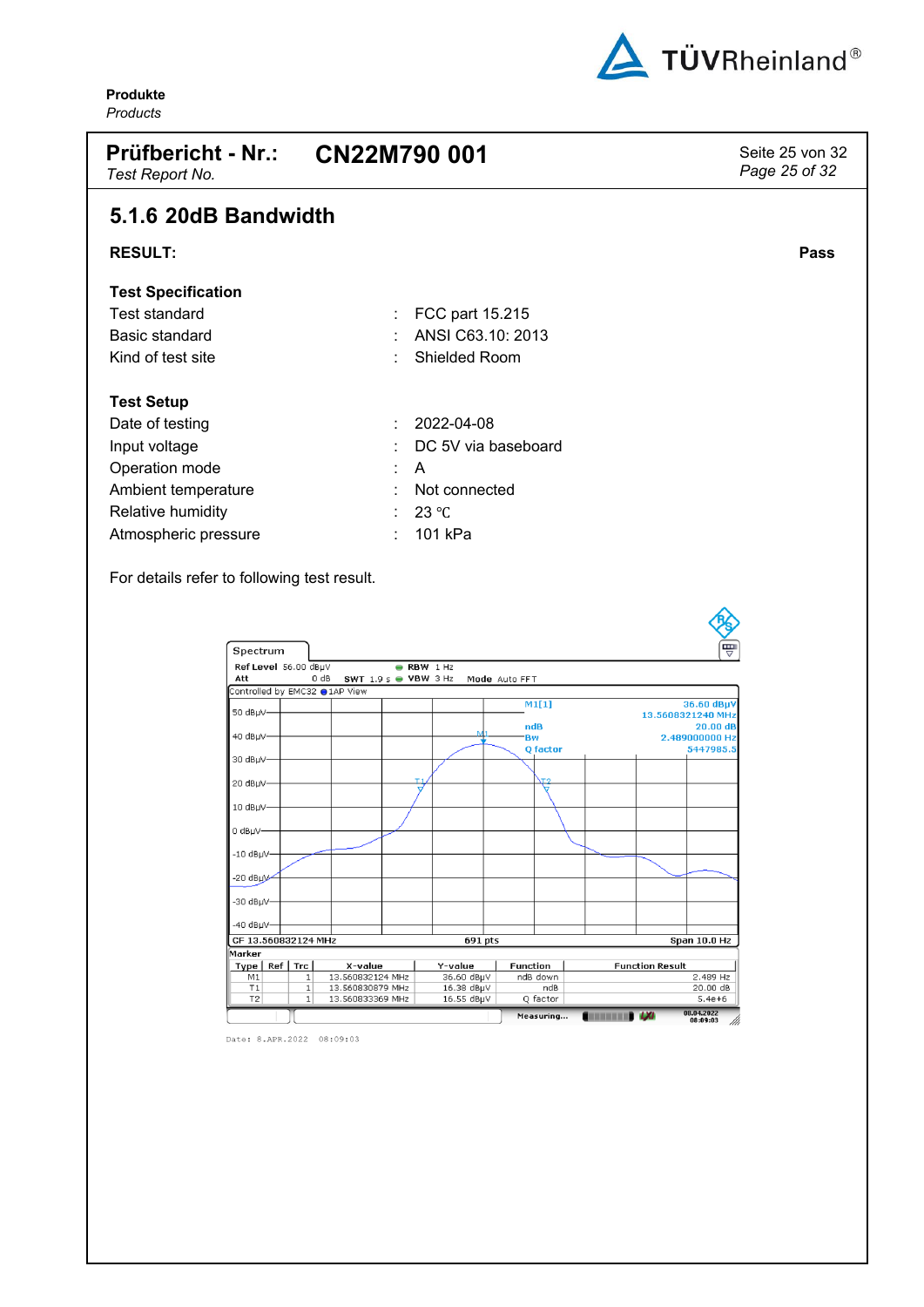

<span id="page-25-0"></span>

| <b>Prüfbericht - Nr.:</b><br>Test Report No. | CN22M790 001                          | Seite 26 von 32<br>Page 26 of 32 |
|----------------------------------------------|---------------------------------------|----------------------------------|
| <b>5.1.7 Conducted Emissions</b>             |                                       |                                  |
| <b>RESULT:</b>                               |                                       | Pass                             |
| <b>Test Specification</b>                    |                                       |                                  |
| <b>Test standard</b>                         | <b>FCC Part 15,207</b><br>÷.          |                                  |
|                                              | RSS-Gen Issue 5 March 2019            |                                  |
| Basic standard                               | ANSI C63.4: 2014                      |                                  |
| Frequency range                              | $150$ kHz $-30$ MHz                   |                                  |
| Kind of test site                            | <b>Shielded Room</b>                  |                                  |
| Limit                                        | FCC Part 15.207 (a)<br>÷              |                                  |
|                                              | Table 4 of RSS-Gen Issue 5 March 2019 |                                  |
| <b>Test Setup</b>                            |                                       |                                  |
| Date of testing                              | 2022-03-25<br>÷                       |                                  |
| Test voltage                                 | AC 120V, 60Hz via PC adater           |                                  |
| Operation mode                               | $\mathsf{A}$<br>÷                     |                                  |
| <b>Test Ports</b>                            | AC mains power port                   |                                  |
| Artificial hand                              | N/A                                   |                                  |
| Earthing                                     | Not connected                         |                                  |
| Ambient temperature                          | 23 °C                                 |                                  |
| Relative humidity                            | 48 %                                  |                                  |
| Atmospheric pressure                         | 101 kPa                               |                                  |

For the measurement records, refer to the following test plots.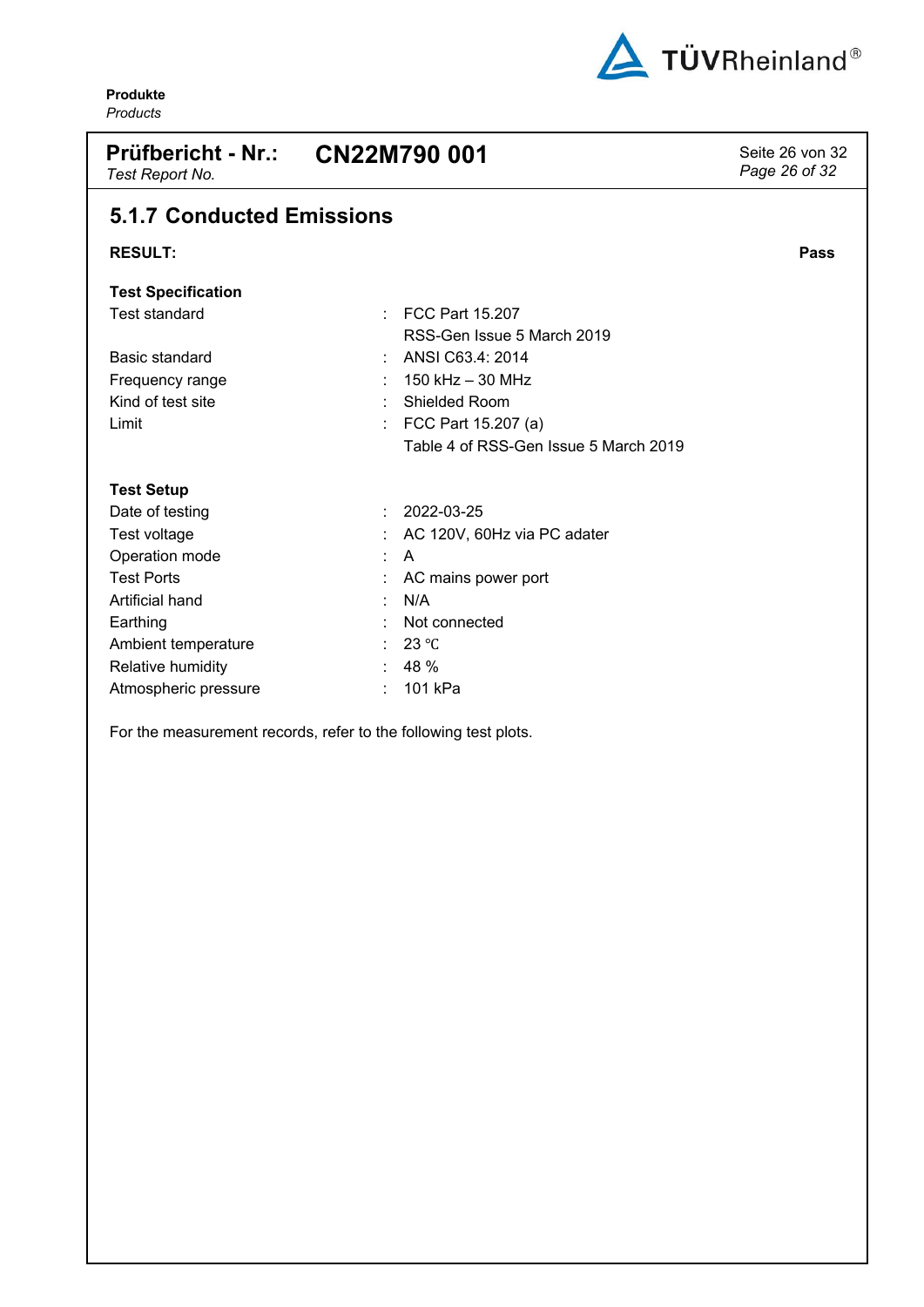

*Page 27 of 32*

**Produkte** *Products*

#### **Prüfbericht - Nr.: CN22M790 001** Seite 27 von 32

*Test Report No.*

# **EUT Information**

Order No: 168363670 80<br>Model: 168363670 80<br>RAK13600 Test mode: NFC card<br>Test Voltage: Notice that MUSB 5V by Test By: Charlie Zha Review By: Gary Chen Remark: SR2

EUT Name: WisBlock NFC Reader Module<br>
Order No: 168363670 80 RAK13600 USB 5V by PC



## **Critical\_Freqs**

| <b>Frequency</b><br>(MHz) | <b>MaxPeak</b><br>(dBµV) | Average<br>(dBµV) | Limit<br>(dBµV) | <b>Margin</b><br>(dB) | Line           | Corr.<br>(dB) |
|---------------------------|--------------------------|-------------------|-----------------|-----------------------|----------------|---------------|
| 0.153500                  | 54.17                    | ---               | 65.57           | 11.40                 | L1             | 9.9           |
| 0.154500                  | ---                      | 33.29             | 56.00           | 22.71                 | L1             | 9.9           |
| 0.166000                  | 52.60                    | ---               | 65.16           | 12.56                 | L <sub>1</sub> | 9.9           |
| 0.174000                  | ---                      | 28.77             | 54.77           | 26.00                 | L1             | 9.9           |
| 0.198000                  | ---                      | 30.58             | 53.69           | 23.11                 | L <sub>1</sub> | 9.9           |
| 0.198000                  | 49.39                    | ---               | 63.69           | 14.30                 | L1             | 9.9           |
| 0.502000                  | 36.83                    | ---               | 56.00           | 19.17                 | L1             | 10.0          |
| 0.506000                  | ---                      | 27.02             | 46.00           | 18.98                 | L <sub>1</sub> | 10.0          |
| 4.106000                  | ---                      | 27.21             | 46.00           | 18.79                 | L1             | 10.2          |
| 4.190000                  | 41.13                    | ---               | 56.00           | 14.87                 | L1             | 10.2          |
| 4.597500                  | 42.23                    | ---               | 56.00           | 13.77                 | L <sub>1</sub> | 10.2          |
| 4.601500                  | ---                      | 27.05             | 46.00           | 18.95                 | L1             | 10.2          |

## **Final\_Result**

| <b>Frequency</b><br>(MHz) | QuasiPeak<br>(dBuV) | Average<br>(dBuV) | Limit<br>(dBuV) | <b>Margin</b><br>(dB) | Meas. Time<br>(ms) | <b>Bandwidth</b><br>(kHz) | Line | Corr.<br>(dB) |
|---------------------------|---------------------|-------------------|-----------------|-----------------------|--------------------|---------------------------|------|---------------|
| 0.153500                  | 48.73               | $\sim$ $\sim$     | 65.81           | 17.07                 | 1000.0             | 9.000                     |      | 9.9           |
| 0.154500                  | $- - -$             | 28.73             | 55.75           | 27.03                 | 1000.0             | 9.000                     | L1   | 9.9           |
| 4.597500                  | 32.58               | $\sim$ $\sim$     | 56.00           | 23.42                 | 1000.0             | 9.000                     |      | 10.2          |
| 4.601500                  | $\sim$              | 22.58             | 46.00           | 23.42                 | 1000.0             | 9.000                     |      | 10.2          |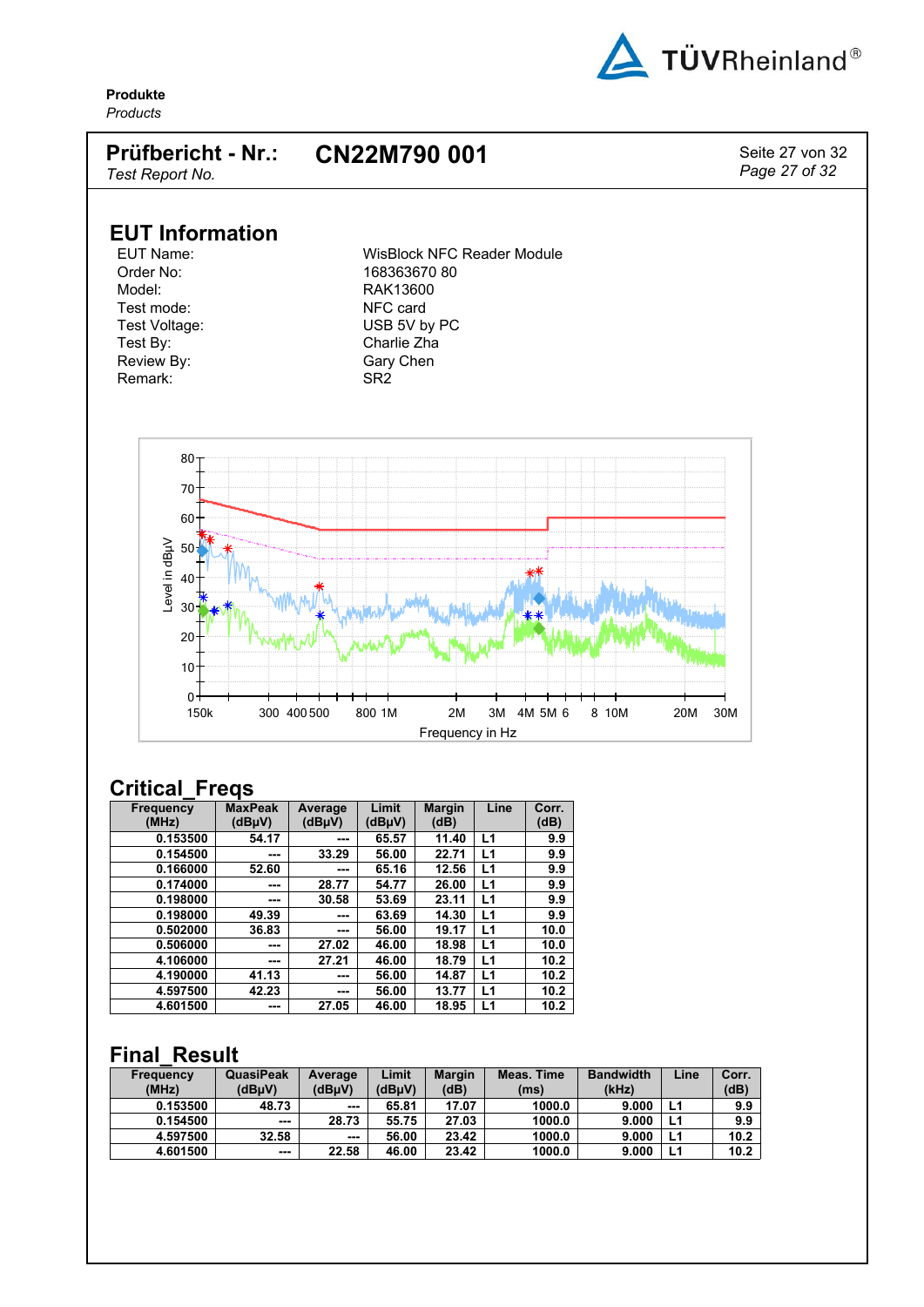

#### **Prüfbericht - Nr.:** *Test Report No.* **CN22M790 001** Seite 28 von 32

*Page 28 of 32*

**EUT Information**

Order No: 168363670 80<br>Model: 168363670 80<br>RAK13600 Test mode: NFC card<br>Test Voltage: Notice that MUSB 5V b Test By: Charlie Zha Review By: Gary Chen Remark: SR2

EUT Name: WisBlock NFC Reader Module<br>Order No: 168363670 80 RAK13600 USB 5V by PC



### **Critical\_Freqs**

| <b>Frequency</b><br>(MHz) | <b>MaxPeak</b><br>(dBµV) | Average<br>(dBµV) | Limit<br>(dBµV) | <b>Margin</b><br>(dB) | Line | Corr.<br>(dB) |
|---------------------------|--------------------------|-------------------|-----------------|-----------------------|------|---------------|
| 0.150000                  | 57.19                    | ---               | 66.00           | 8.81                  | N    | 9.8           |
| 0.158000                  | ---                      | 38.51             | 55.57           | 17.06                 | N    | 9.8           |
| 0.182000                  | ---                      | 35.52             | 54.39           | 18.88                 | N    | 9.8           |
| 0.182000                  | 52.08                    | ---               | 64.39           | 12.31                 | N    | 9.8           |
| 3.542000                  | 38.72                    | ---               | 56.00           | 17.28                 | N    | 9.9           |
| 3.566000                  | ---                      | 27.15             | 46.00           | 18.85                 | N    | 9.9           |
| 4.449500                  | ---                      | 27.14             | 46.00           | 18.86                 | N    | 9.9           |
| 4.450500                  | 42.27                    | ---               | 56.00           | 13.73                 | N    | 9.9           |
| 4.806000                  | ---                      | 26.53             | 46.00           | 19.47                 | N    | 9.9           |
| 4.806000                  | 41.86                    | ---               | 56.00           | 14.14                 | N    | 9.9           |
| 8.982000                  | ---                      | 29.77             | 50.00           | 20.23                 | N    | 10.0          |
| 8.982000                  | 41.27                    | ---               | 60.00           | 18.73                 | N    | 10.0          |

### **Final\_Result**

| <b>Frequency</b><br>(MHz) | <b>QuasiPeak</b><br>(dBuV) | Average<br>(dBuV) | Limit<br>(dBuV) | <b>Margin</b><br>(dB) | <b>Meas. Time</b><br>(ms) | <b>Bandwidth</b><br>(kHz) | Line | Corr.<br>(dB) |
|---------------------------|----------------------------|-------------------|-----------------|-----------------------|---------------------------|---------------------------|------|---------------|
| 0.150000                  | 51.37                      | $\sim$ $\sim$     | 66.00           | 14.63                 | 1000.0                    | 9.000                     | N    | 9.8           |
| 0.158000                  | $- - -$                    | 30.77             | 55.34           | 24.57                 | 1000.0                    | 9.000                     | N    | 9.8           |
| 4.449500                  | $- - -$                    | 19.81             | 46.00           | 26.19                 | 1000.0                    | 9.000                     | N    | 9.9           |
| 4.450500                  | 32.65                      | $\sim$ $\sim$     | 56.00           | 23.35                 | 1000.0                    | 9.000                     | N    | 9.9           |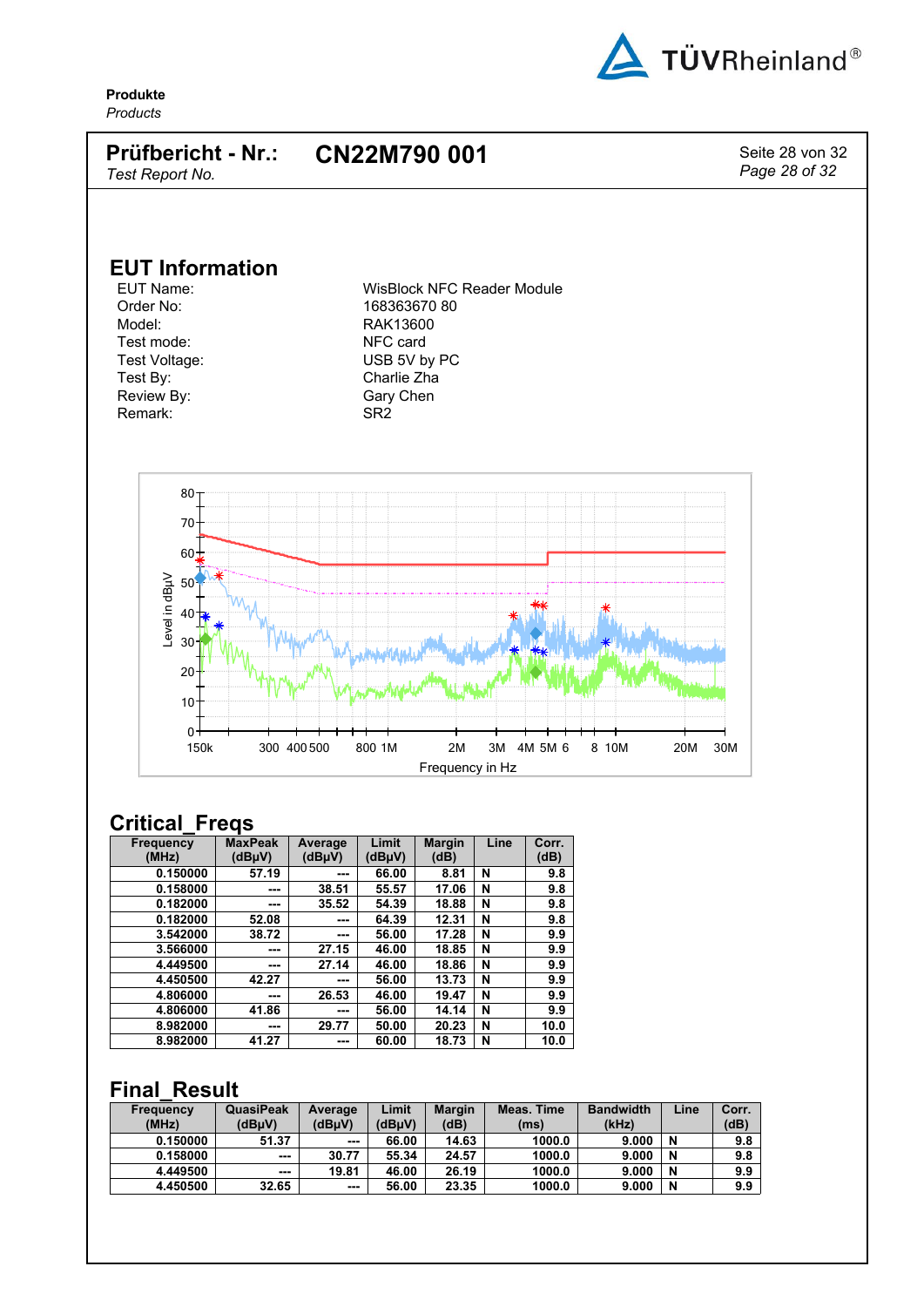

**Prüfbericht - Nr.:** *Test Report No.* **CN22M790 001** Seite 29 von 32

*Page 29 of 32*

# <span id="page-28-0"></span>**6 Safety Human Exposure**

## <span id="page-28-1"></span>**6.1 Radio Frequency Exposure Compliance**

## <span id="page-28-2"></span>**6.1.1 Electromagnetic Fields**

### **RESULT: Pass**

Test standard **:** RSS-102 Issue 5 February 2021 FCC KDB Publication 447498 D01 v06

The maximum peak output power of the transmitter is 0.01uW (-49.85dBm) only, which less than 20mW. Hence the EUT is exempted from routine evaluation limits (SAR Evaluation) according to clause 2.5.1 of RSS-102 Issue 5.

Since maximum peak output power of the transmitter is 0.01uW (-49.85dBm) and the distance from EUT to human is >50mm, hence the EUT is excluded from SAR evaluation according to FCC KDB publication 447498 D01 General RF Exposure Guidance v06.